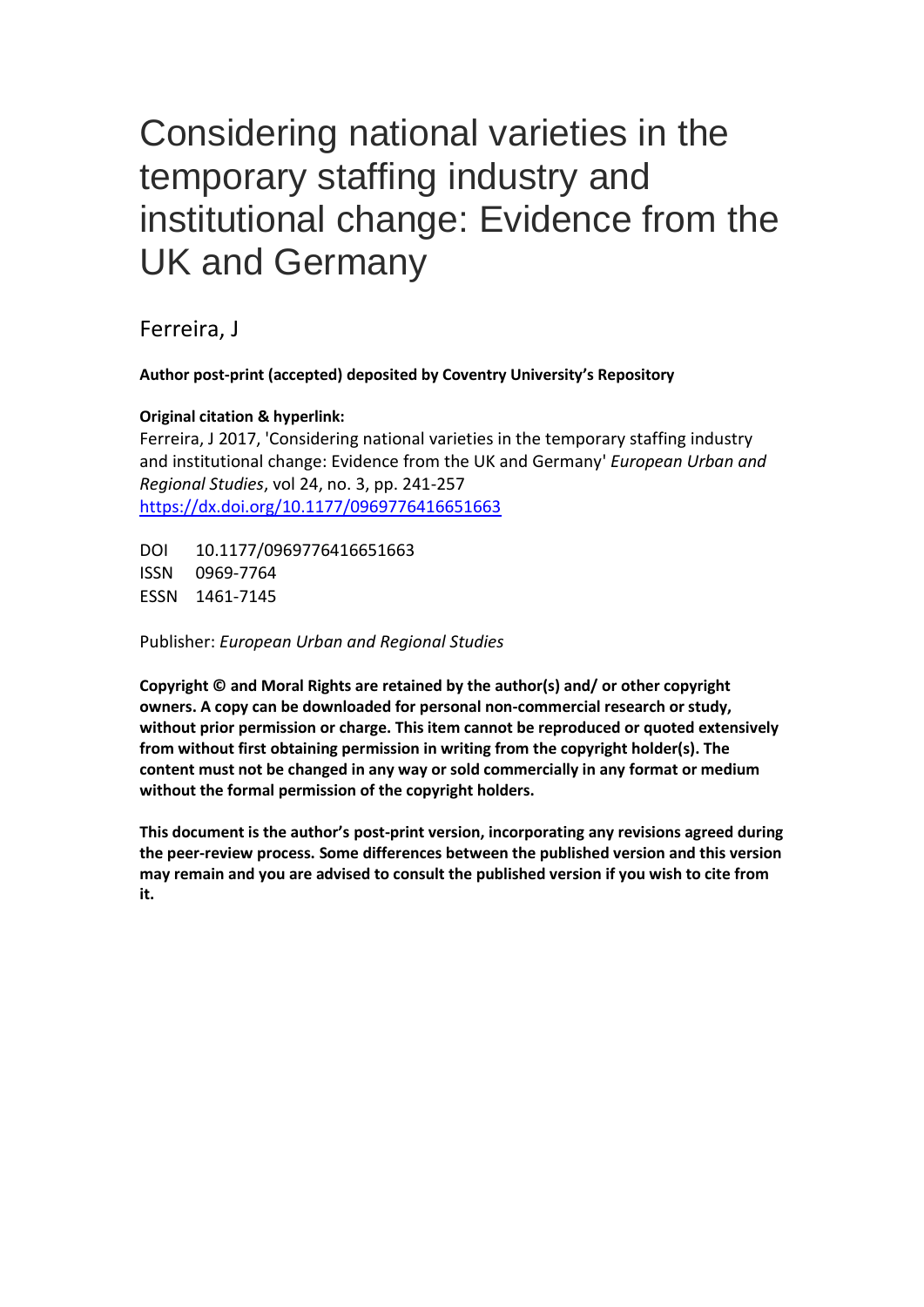<span id="page-1-0"></span>**Considering national varieties in the temporary staffing industry and institutional change: evidence from the UK and Germany**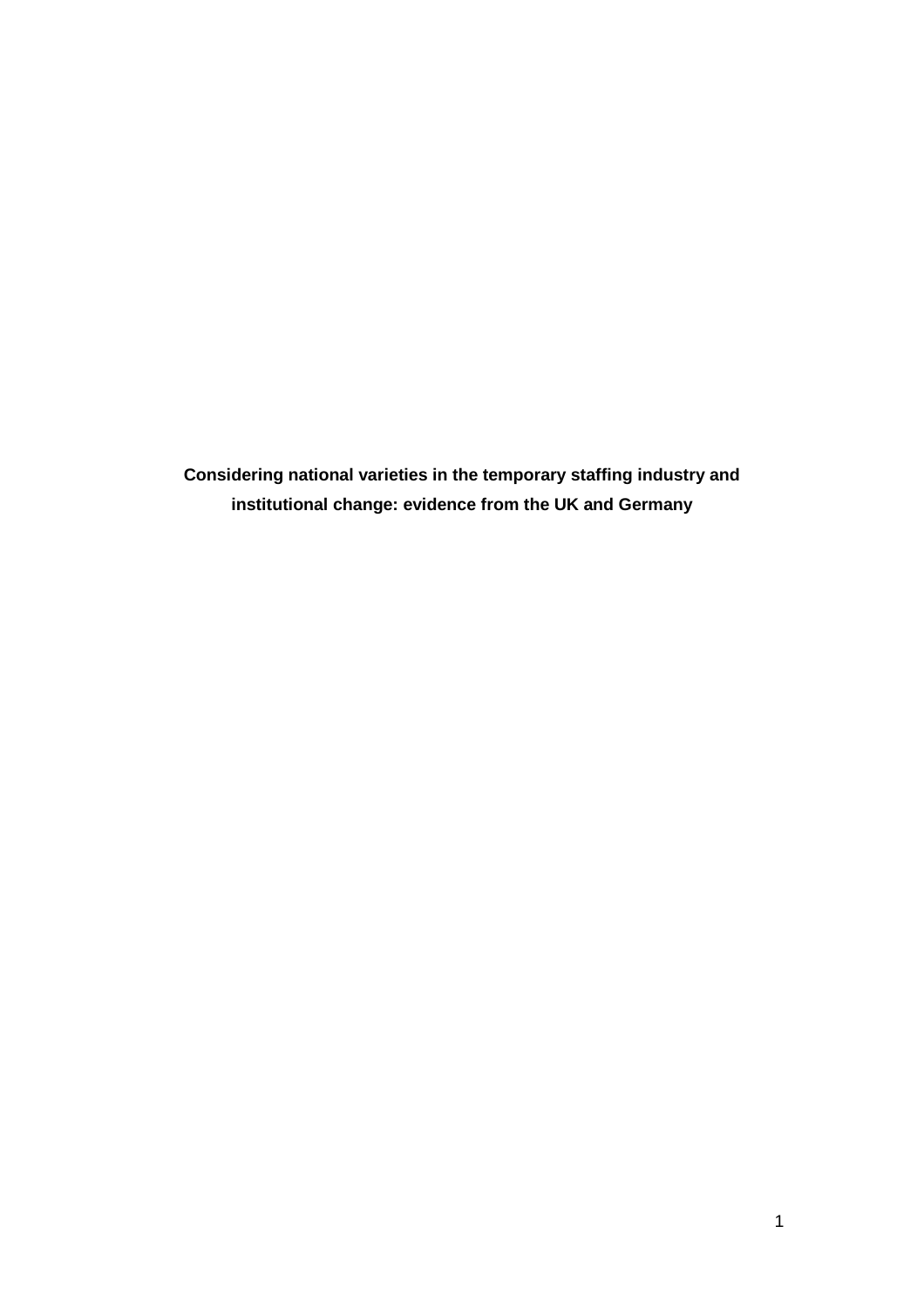### *Article*

## **Considering national varieties in the temporary staffing industry and institutional change: evidence from the UK and Germany**

### **Abstract**

The temporary staffing industry has experienced significant growth in recent decades across many countries and sectors. The particular characteristics of the temporary staffing industry are influenced by the national institutional context in which they are embedded. This article presents empirical findings to investigate of the concept of a national temporary staffing industry using two case studies, the UK and Germany. Through analysis of two national markets for temporary staffing the article discusses the importance of investigating the wider institutional environment in which an industry is embedded, the interactions and interdependencies between the actors involved, and the relationships and activities through which an industry is co-created and constituted. Theoretically, this seeks to stress the importance of considering how institutional systems change, rather than focusing on characteristics used to categorise socio-economic systems. Empirically, this article reveals the features and developments of two national temporary staffing industries within Europe. This advances of our understanding of changes in the temporary staffing industry in two European settings, but also highlights the importance of considering geographically specific national varieties of economic systems as dynamic institutional ecologies.

**Keywords:** institutions, institutional change, temporary staffing industry, United Kingdom, Germany

#### **Investigating the temporary staffing industry**

In 2012 the temporary staffing industry (TSI) was valued at €300 billion globally, and since the early 1990s has experienced rapid growth in many areas of Europe, although the extent and rate of this growth varied across the continent (Eichorst et al., 2013). Given the widespread growth of this industry, becoming increasingly global, questions have been raised about how best to understand its operations in national markets (Coe et al., 2010; Coe et al., 2012; Coe et al., 2011 ). While the exploration of this industry has experienced increased attention over recent years charting the geographically uneven nature of its expansion, less has been said about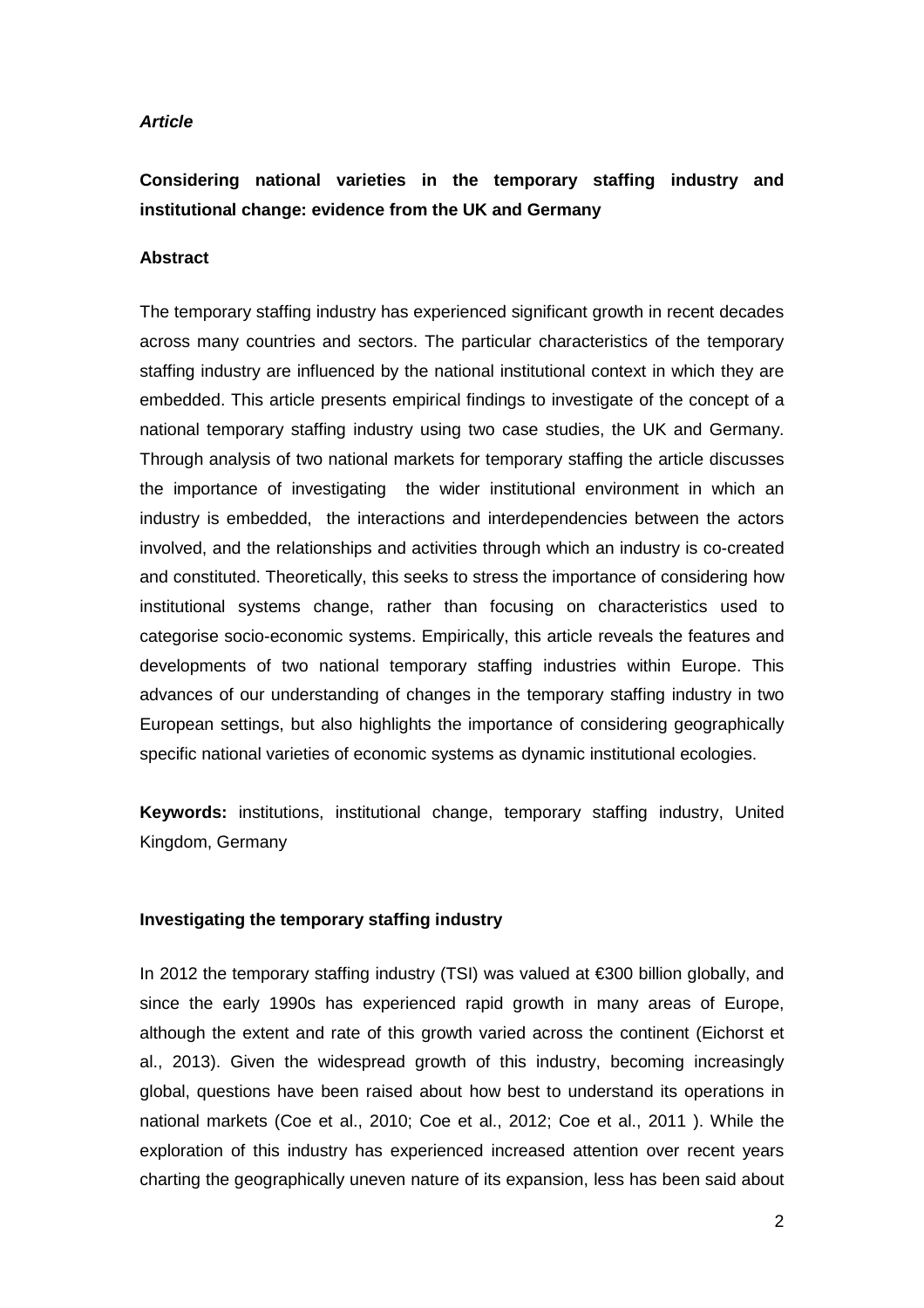the varied institutional arrangements which have contributed to the industries development, which this article aims to begin to address. While research has sought to understand the growth strategies of the industry and its activities in different countries (Fu, 2015; Coe et al., 2007; Coe et al., 2009a; Coe et al., 2011 ; Coe and Ward, 2013; Eichorst et al., 2013; Peck et al., 2005; Peck and Theodore, 2007a), this research seeks to extend the understanding of the industry by providing a comparison of particular institutional arrangements which shape different national temporary staffing industries.

This article presents empirical findings to develop the concept of a national TSI introduced by Coe, Johns and Ward (2009b), using the case studies of the UK, Germany. The UK with the largest TSI in Europe remained highly fragmented. With an established presence in many sectors of the labour market the industry sought to increase its presence in professional occupations, and its collaborations with public employment services. The TSI in Germany experienced significant growth since 2003, yet resistance continued from the trade unions against the use of temporary agency work, and the state remained greatly involved in determining working conditions. This article presents evidence of two distinct national variations of TSI arguing that these are in turn a reflection of the complex historical, and contemporary, national institutional arrangements. In doing so, this article advance understandings not only of the activities and role of the TSI in two different socioeconomic contexts within Europe, but also shows that when attempting to understand nationally embedded industries it is important to recognise both the impact of the wider institutional environment, and the interrelationships of institutions which constitute them, and how this can in turn influence institutional change.

The article makes three key contributions. First, theoretically it contributes to discussions of differences between national systems. The case studies chosen are aligned to the liberal and co-ordinated economies suggested by the varieties of capitalism framework (Hall and Soskice, 2001), but instead of highlighting differences between types of economies, they stress the importance of individual national characteristics and their institutional ecology (Hall and Thelen, 2008) which influence the wider system, reiterating the argument by (Peck and Theodore, 2007b) that it is variegation which should be examined rather than variety. This is achieved by highlighting the specific features which dominate the national TSI in each case. Second, by documenting the key institutional actors in the different TSIs, key roles and relationships are identified advancing the understanding of the place of TSI as a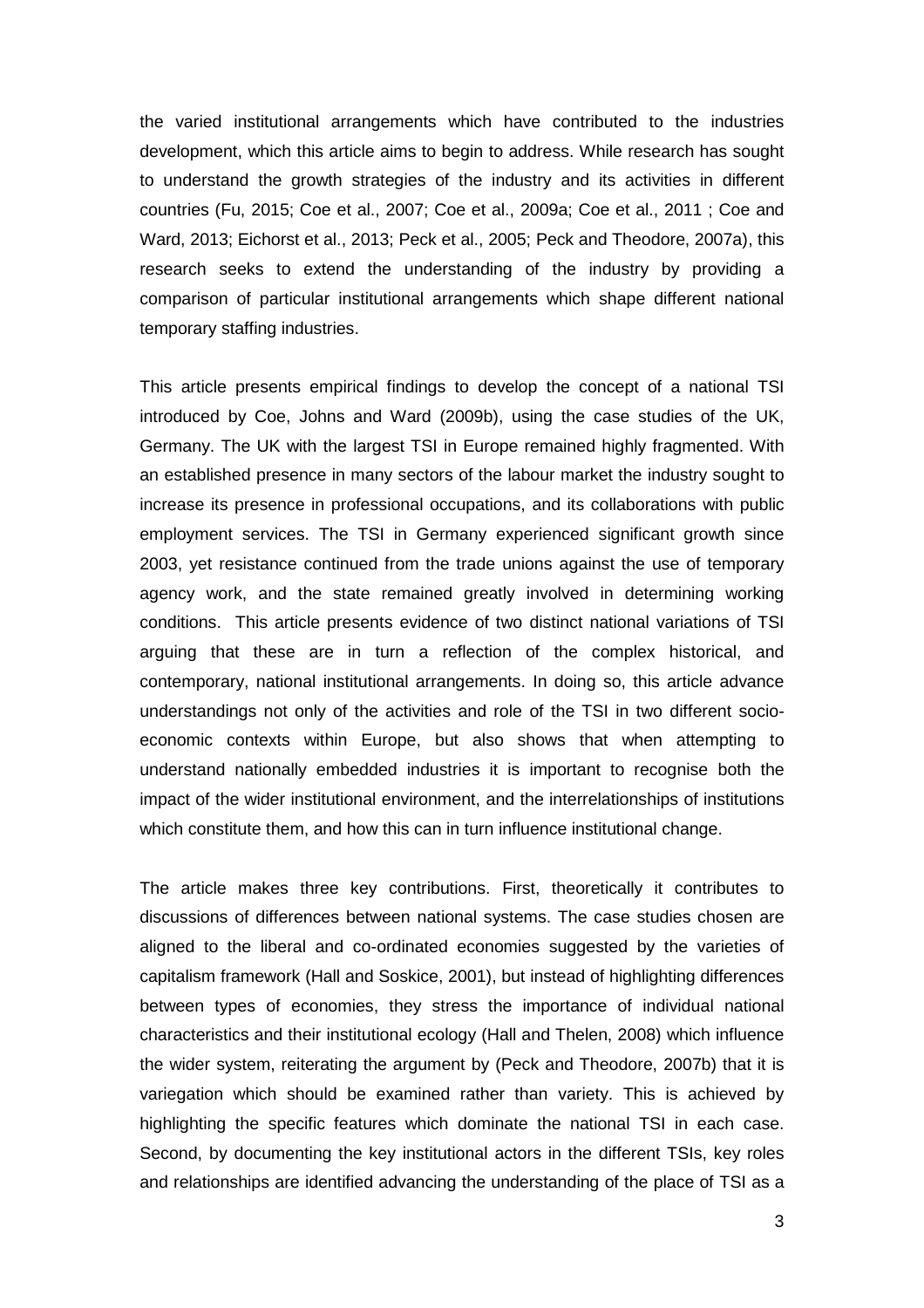specific labour market intermediary in the labour market, extending the work of (Coe et al., 2009a; Coe and Ward, 2013), taking into account changing dynamics, and exploring the relationships which constitute these national systems, and their role in institutional change. Third, this analysis presents the TSI as a key labour market actor representing the business services sector that has been until recently relatively neglected in economic geography (although see (Beaverstock et al., 2014; Faulconbridge, 2008; Hall, 2015). In doing so it extends knowledge around how this particular industry is shaped and guided not only by its own actions but by the wider institutional environment.

#### **Theorising national variations in temporary staffing**

The development of the concept of a nationally distinctive temporary staffing industry (TSI) is drawn from four key areas of literature around: varieties of capitalism and its debates; institutions; labour market intermediaries; and the temporary staffing industry. The varieties of capitalism approach established by Hall and Soskice (2001) which discusses the classification of national systems based on 'institutional complementarities', meaning that national economic institutions provide 'comparative institutional advantage' (Amable, 2000). In particular they highlight the differences between the liberal economies typified by the US and the UK, and the co-ordinated economies such as Germany (Hall and Soskice, 2001). Under the broad umbrella of varieties of capitalism a series of alternative taxonomies for different national systems have emerged, including business systems (Whitley, 1999), welfare regimes (Esping-Andersen, 1990), national systems of innovation (Lundvall, 1992), social systems of production (Hollingsworth and Boyer, 1999) and social systems of innovation and production (Amable, 2000). These theories seek to classify national systems according to their institutional arrangement and the importance of different aspects of these systems. In response scholars have debated ways to consider contemporary changes in socio-economic systems, seeking to explain a much broader spectrum of economic formations (Becker, 2009), those that suggest liberalization of economies has eroded features of co-ordinated economies (Streeck, 2009), and those that maintain that institutional differences remain due to deep historical roots (Inversen and Soskice, 2009); and those that instead consider the key components, processes and drivers that can influence institutional change in these systems (Thelen, 2012; Crouch, 2005).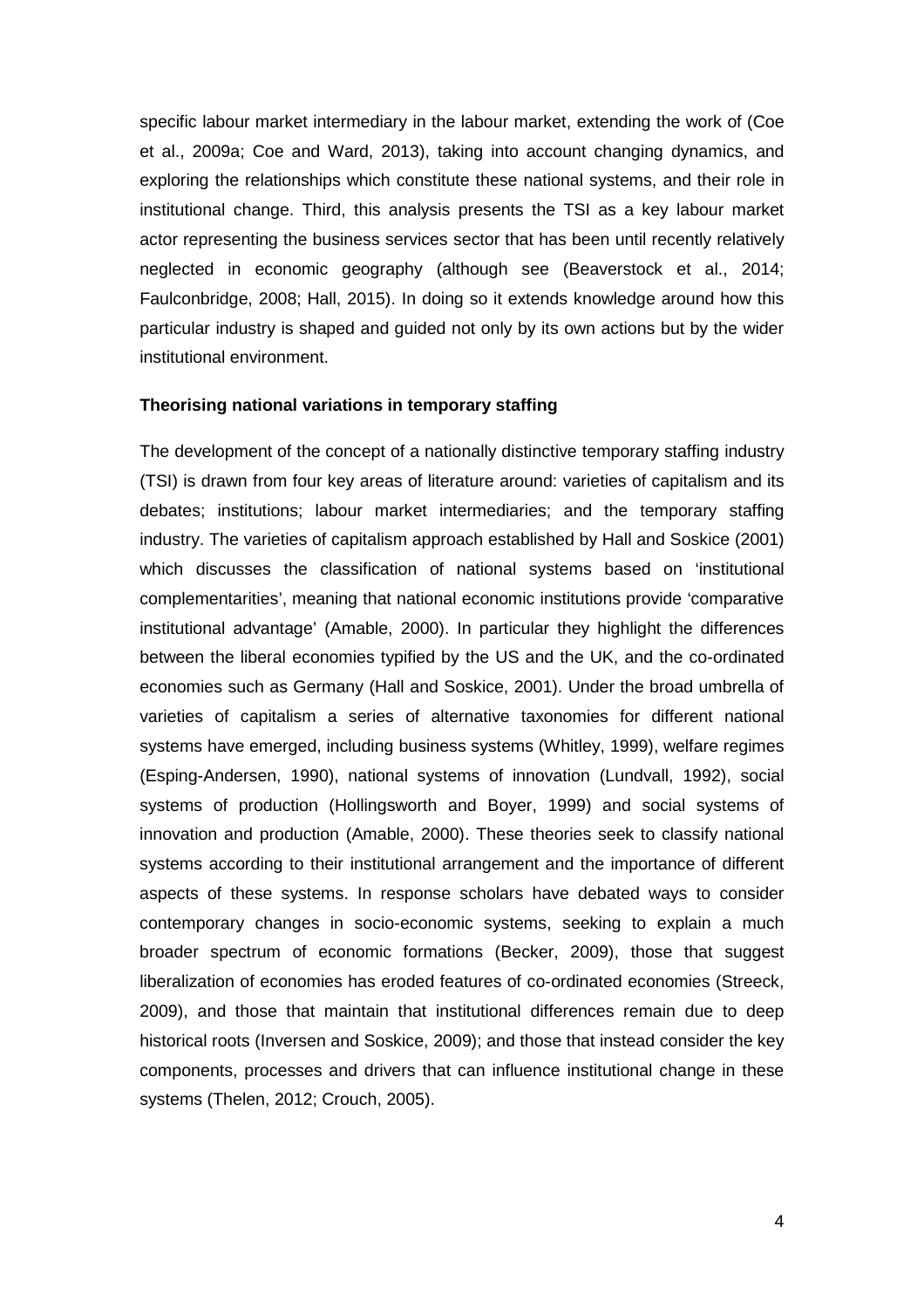The importance of institutions in creating spatially different systems at national regional and local scales has been discussed by economic geographers in response to the new institutional configurations which developed in the post-Fordist era of accumulation (Martin, 2002), and more recently in an attempt to develop a rigorous concept of institutions which can be used to explore institutional change (Bathelt and Gluckler, 2014). Following Martin (2002) the approach in this research draws inspiration from economists who distinguish between an 'institutional environment' and an 'institutional arrangement' (North, 1990). The institutional environment referring to 'systems of informal conventions, customs, norms and social routines' (such as corporate behaviour, consumption culture, and socialised work practices), and the formal (usually legally enforced) structures of rules and regulations, for example laws in relation to employment, corporate governance and welfare provision' (Martin, 2002: 79). Institutional arrangement refers to particular organisational forms (such as markets, firms, labour unions, city councils, regulatory agencies, and the welfare state), 'which arise as a consequence of, and whose constitution and operation is governed by, the institutional environment' (Martin, 2002: 79)..

This research sought to use this institutional lens to highlight that for the TSI it is not whether institutions matter, but what they are and how they matter. In order to understand the form and role of the TSI in each national context, an understanding of the wider institutional environment was necessary. North (1990: 118) explains this further, arguing that: 'institutions connect with the past and the present and the future so that history is a largely incremental story of intuitional evolution in which historical performance of economies can only be understood as part of a sequential story'. As explored by Hall and Thelen (2008: 27) 'national systems are host to an 'institutional ecology in which the strategies of actors are simultaneously conditioned by multiple institutions, and the process of institutional change if one of mutual adjustment, inflected by distributive concerns, with incremental impacts on the strategies of firms and other actors'. Furthermore in order to understand institutional systems and how they change it is argued by Crouch (2005) that a research programme will need to consider, the institutional context, governance mechanisms, relationships between actors, the wider institutional environment providing a foundation for the approach utilised in this research.

Moving to consider a particular industry and its institutional environment, the concept of a national TSI, introduced by Coe, Johns and Ward (2009a) suggests that the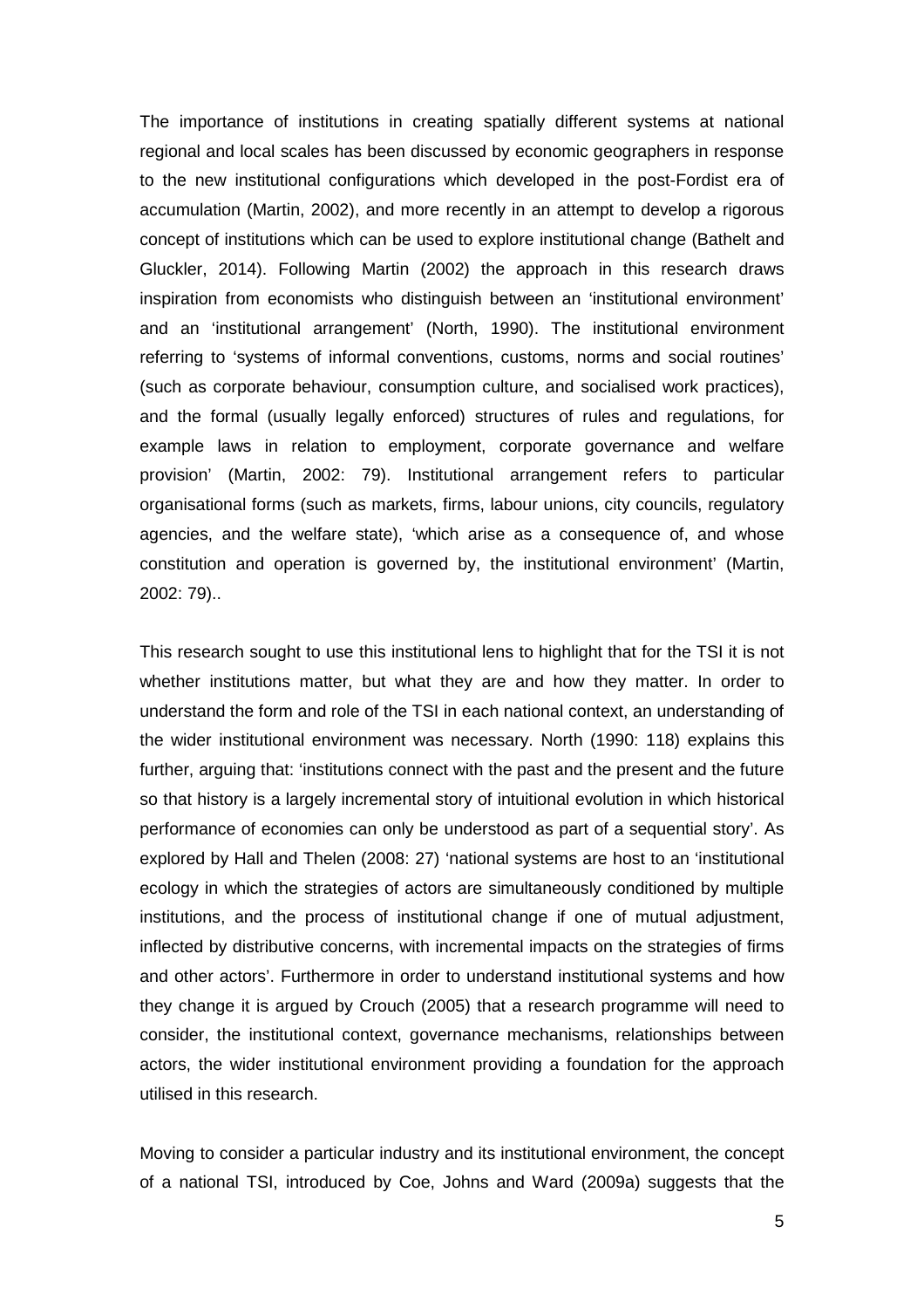form, operation and development of the TSI are all affected but specific institutional arrangements. This was developed in the context of Australia, but changes to the Czech Republic, Japan, Poland, Sweden and the UK, have also been considered as part of a wider project on the globalisation of the industry (Coe et al., 2008; 2009a; 2009b; 2011 ; 2012). This complements research on the development of the TSI in the US and the UK (Peck and Theodore, 2002b; 2007a; Forde and Slater, 2005; Ward, 2004). Building on the conceptualisation of a national TSI, evidence is used here to compare two distinctive national formations of the TSI influenced by their surrounding institutional contexts. For such purposes, the cases presented are the UK and Germany broadly representing neoliberal and corporatist political economic systems within the European context.

The research took place in three stages. First, desk based research sought to profile the TSI across Europe in order to identify trends and select suitable case studies. Once the UK and Germany were identified (for their different socio-political-economic systems, but also temporary staffing industries of different size and maturity), further collection of secondary data and relevant documents were collected in order to fuel the next stage of research. The second stage involved institutional mapping, a method rarely explicitly used in geography (or the social sciences), but widely used in policy making (Aligicia, 2006). This was critical in this research for providing insights into institutional and governance structure for these national temporary staffing industries, 'mapping' in this case represented a metaphor for the exercise of exploring the institutional arrangements in each national system. These institutional maps identified which institutions were fundamentally important to the particular national TSI, informing choices around stakeholders to interview, and began to reveal the key relationships shaping the industry.

In total 58 interviews were conducted with representatives from the key stakeholders in the industry (domestic and transnational temporary staffing agencies, trade unions, trade organisations, and government representatives) in each country between September 2009 and December 2011 with a further 5 interviews in 2014 to address any changes in context. Interviews focused on developments in the TSI in each country, the activities of the different actors and important relationships with other institutions. In addition, 14 contextual interviews with European institutions (EU representatives, European trade associations and unions) also took place to gain an understanding of the wider context the TSI was operating in. The research process was iterative so the institutional maps were informed by interviews and further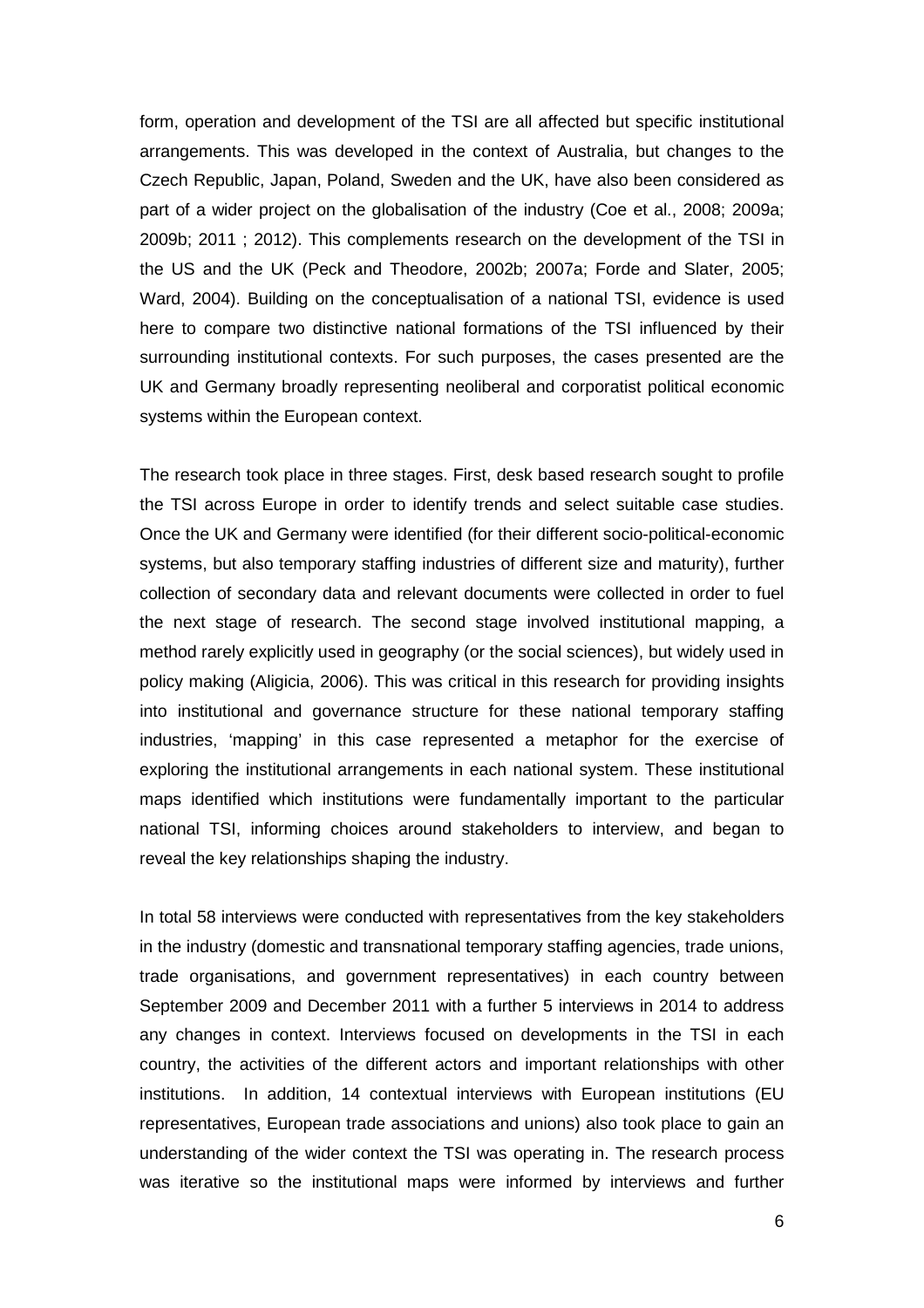collection of secondary data facilitated by interviews was also incorporated into the research.

## **Varieties of temporary staffing: evidence from Europe**

This section begins by profiling the size and characteristics of each temporary staffing industry (TSI) before introducing key institutions present in each case, as well as identifying the relationships which have driven or restricted its change. The purpose of this examination was to reveal two nationally distinctive formations of the TSI within the context of the European Union. The wider EU context is important as in 2008 the introduction of the European Agency Workers Directive (EP, 2008) was introduced in order to harmonise the regulation of temporary agency work across Europe, designed to remove unjust restrictions on the use of temporary agency work, and provide a minimum standard for the treatment of temporary agency workers (Countouris and Horton, 2009).

## INSERT TABLE 1 HERE

By 2012, Europe represented 36.5% of the global market for temporary staffing and 35% of the world's temporary agency workers, and a penetration rate of 1.6% (Ciett, 2014). The UK and Germany represented TSIs of different size and form, including the size of the temporary agency workforce, the number of temporary staffing agencies, and penetration rate, as shown in Table 1. Clearly in terms of size the UK TSI is much larger than Germany, across all metrics, which partly reflects the longer presence of the industry. The following sections explore the two cases in-depth, analysing the different institutional arrangements present.

## *The United Kingdom: Fragmentation and blurring boundaries*

Temporary agency work has a long history in the UK, dating back to the early twentieth century (Storrie, 2002). It experienced significant growth since the 1990s driven by increasing demand for a more flexible workforce, and the expansion strategies of many temporary staffing agencies (Forde and Slater, 2006). With such a long presence compared to elsewhere in Europe, a diverse TSI has developed to involve many sectors of the labour market, contributing to a market value of £19 billion in 2010 (REC, 2011). By 2012 temporary agency work represented 3.6% of all employment which was more than twice the European average of 1.6% (Ciett, 2012).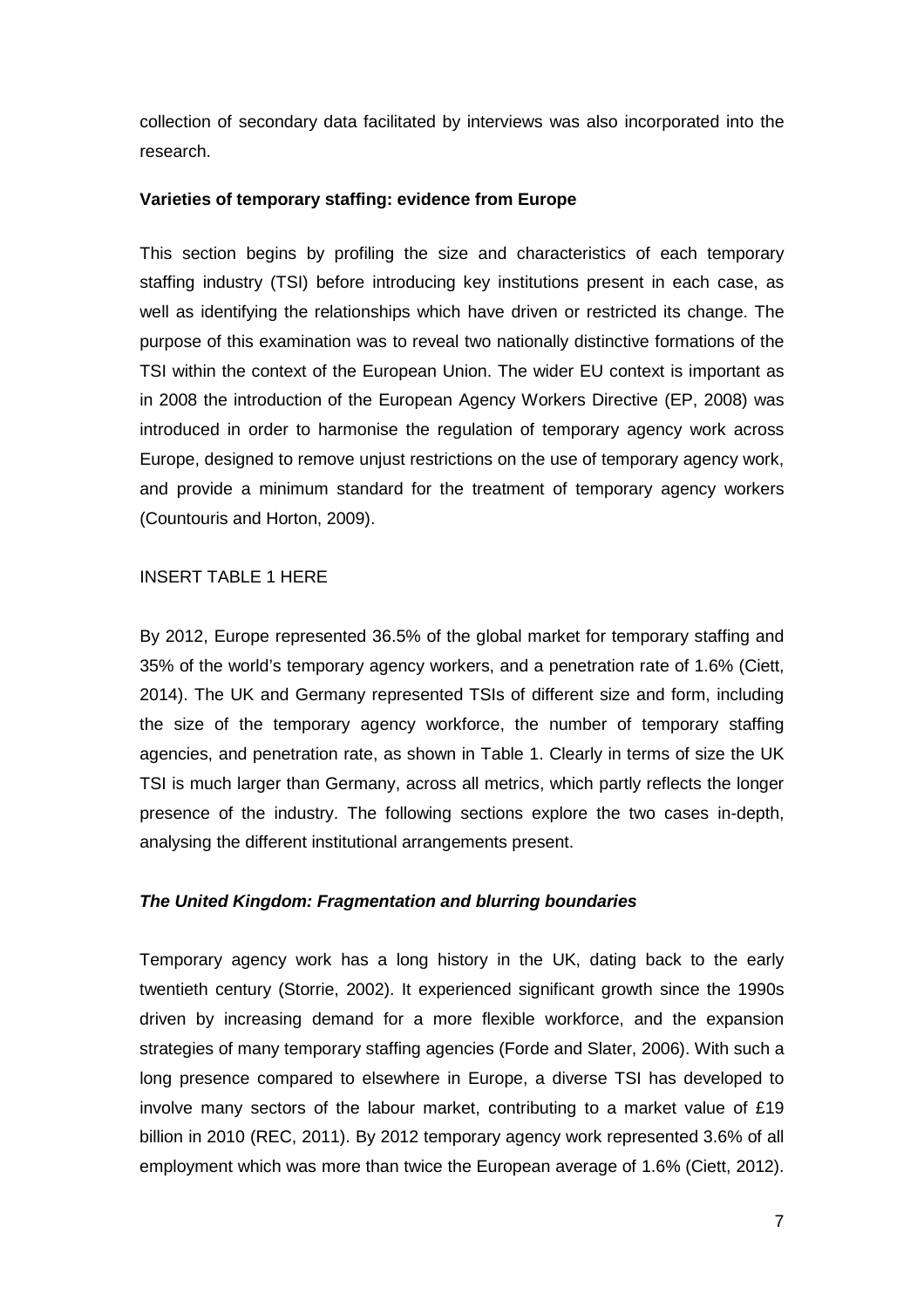Despite a relatively high penetration rate, the UK TSI remained highly fragmented, with the top 10 agencies in 2010 – predominantly large transnational agencies – representing only 20% of the total temporary agency work market (Keynote, 2011). Compared to elsewhere in Europe, the relatively long presence of the TSI in the UK allowed the industry to mature in terms of size, form and role in the labour market, as well as relationships between key institutions to be established and cemented.

Figure 1 displays the key institutions in the UK TSI. In this system the state has been required to introduce re-regulation to the UK labour market due to development in EU legislation - the European Temporary Agency Work Directive (EP, 2008). Welfare provision in the UK increasingly focused on providing assistance into work, culminating in public-private partnerships with temporary staffing agencies. Trade associations and unions alike remain active in lobbying for their interests, and in turn have influenced both the European and national legislation which affects the TSI.

INSERT FIGURE 1 MARKET ABOUT HERE:

The TSI remains highly fragmented, and despite the presence of some of the larger transnational agencies, the majority of the industry was comprised of small independent agencies:

'There are thousands of small firms in the UK, often with a fairly narrow client base. It's these small locally based firms, rather than the big national or international firms that make up the lifeblood of the industry.' (UK Trade Association 3, February 2010)

Since the 1980s, a significant amount of restructuring took place as agencies gradually coalesced into larger groups through mergers and acquisitions (Coe et al., 2011 ). For example, the merger of Adia (Switzerland) and Ecco (France) formed Adecco in 1996 (Adecco, 2011a), with further acquisitions of Spring Group PLC, and MPS Inc in 2008, strengthening their position in the UK market as more sectors were covered (Adecco, 2011b). The relatively long history of temporary agency work created an arena for a complex institutional framework for the TSI. Temporary staffing agencies in the UK operate in a wide range of labour market sectors (REC, 2014). Agencies sought to expand into professional sectors of the labour market, although the bulk of their work remains in the high volume low margin positions (REC, 2014), increasingly through large scale contracts both in the public and private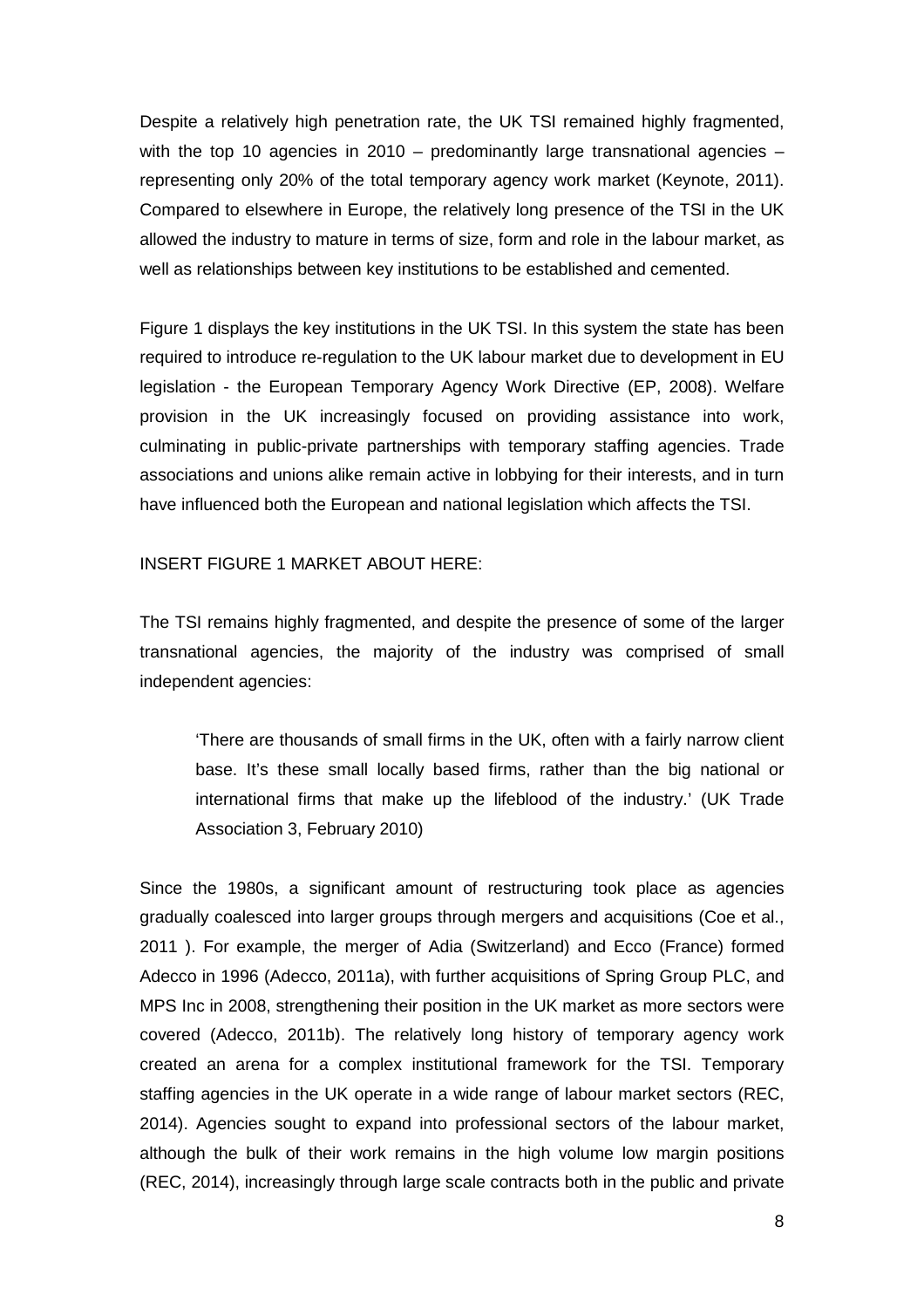sector. For example, in 2010 there was even a national framework for the provision of temporary agency workers to local authorities, educational establishments and other public sectors organisations – Managed Service to Temporary Agency resources (MSTAR) – established by the Public Sector Procurement organisation Pro5 (supported by the Department for Education (Pro5, 2011). Six out of the 11 agencies mentioned by Pro5 (2011) were ranked in the top ten temporary staffing agencies in the UK in 2020 (by turnover). Through these arrangements agencies could use other agencies to supply workers, but it was the larger agencies that would have the contract

To complement their function as an intermediary for the low skills (and often high volume) workers, agencies sought to cement their position through expansion into more professional markets as explained by an industry commentator:

'The role of agencies isn't only temporary staffing, they're all trying to diversify their services as much as possible, they are all trying to move up the value chain. If you think of the lowest value being light industrial staffing, then you move towards the professional staffing end, so all the industrial businesses look to diversify into the professional staffing sector. Then the professional staffing agencies look to provide managed services.' (Industry Commentator 4, July 2010)

Therefore the role of the TSI in the UK has several layers. It serves as an intermediary to place workers in a range of professions, but despite what agencies and trade associations would lead the public to believe, the bulk of the temporary staffing remains in the low skilled sectors.

Temporary staffing agencies also sought to secure their position in the labour market and even extend their role as a legitimate employer through their public private partnerships (PPPs) with the state and its public employment services. Agencies were keen to be considered as legitimate actors in the labour market, which was a prime motivator for the development of PPPs with Jobcentre Plus and local employment authorities. To some extent agencies were attempting to rebrand themselves as partners for public employment services, adding another dimension to the activities of agencies beyond simply placing workers. Collaboration between temporary staffing agencies (via the trade association, REC) and Jobcentre Plus (the public employment agency in the UK) represented a significant change for the UK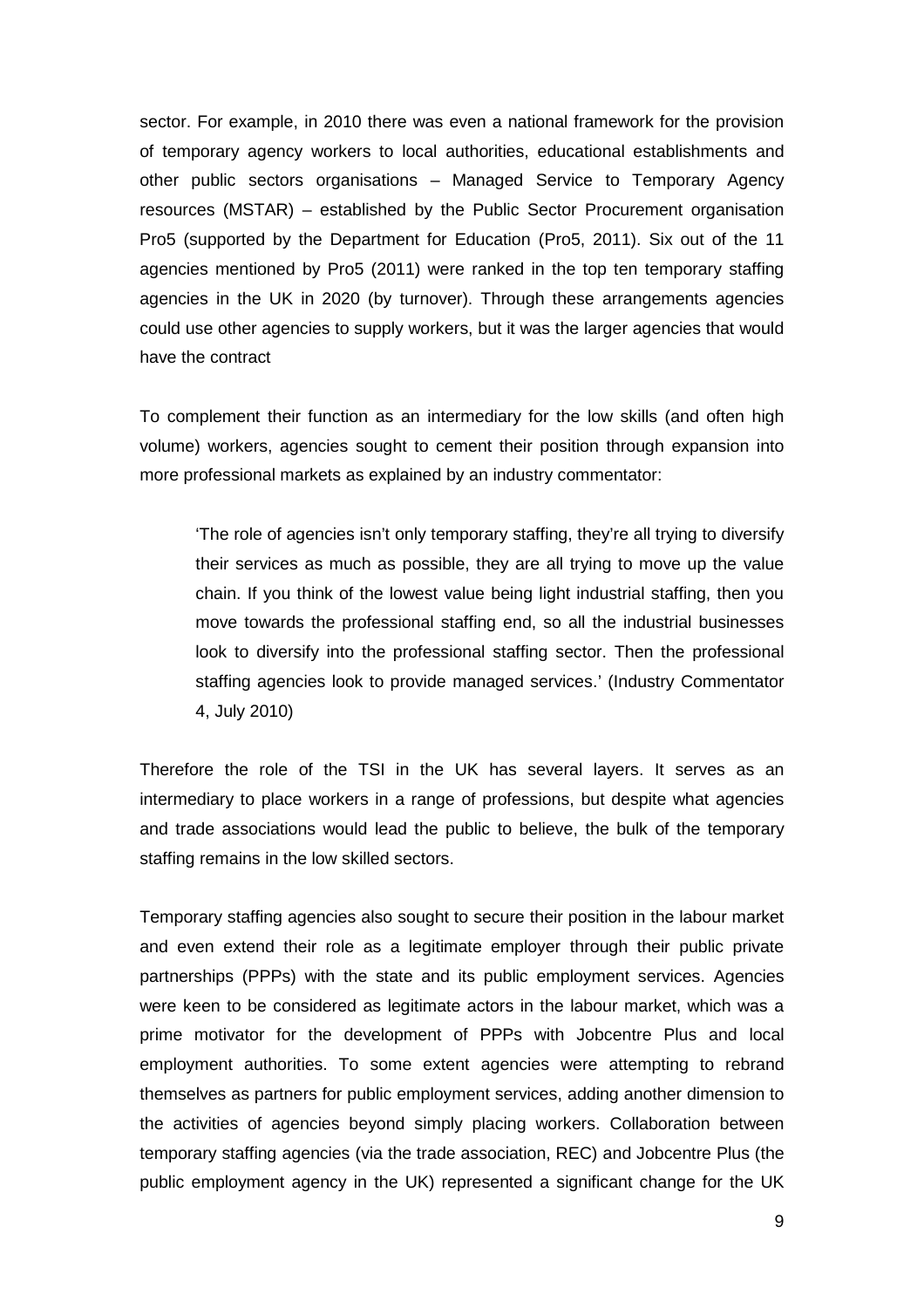TSI (Logan, 2008). The two actors were no longer seen as competitors, but as complementary features of a labour market, as explained by an agency regional manager:

'In the past, recruitment agencies would have seen Jobcentre Plus as a competitor, but we are all in the same business – the business of finding jobs for the unemployed, so it makes sense to join up our efforts and draw on each other's expertise – which will in turn offer our customers multiple opportunities to find work' (UK Domestic Agency 2, January 2010).

This was echoed by a trade association:

'Traditionally, especially at a local level, the two [agencies and JCP] saw each other as competition and to some extent that has been eliminated.' (UK Trade Association 1, February 2010).

The trade associations themselves sought to expand their membership, and develop links with other organisations outside government to develop its involvement in the wider labour market: the organisation became involved in the Education and Employers taskforce a multi stakeholder group to facilitate work experience for young people; attempted to produce objective studies of the market; it developed links with other institutions including the University of Manchester, Chartered Institute of Personnel and Development, Cordoba Consulting, Randstad and the Guardian to produce research. In essence, they sought to promote themselves as legitimate employment commentators.

The REC represented the largest trade association for the TSI in the UK, accounting for around 67% of the total number of agencies in the UK as members (REC, 2012), with over 21 specialist groups, reflecting the interests of the corporate membership of the association as well as the entire TSI. The features of this, and three other key trade associations for the TSI, are displayed in Table 2, outlining how they developed over time and key relationships with other actors in the industry.

#### INSERT TABLE 2 ABOUT HERE

It is important to recognise the influence of the wider European context on the developments that are being discussed in this article. Since 2010, temporary staffing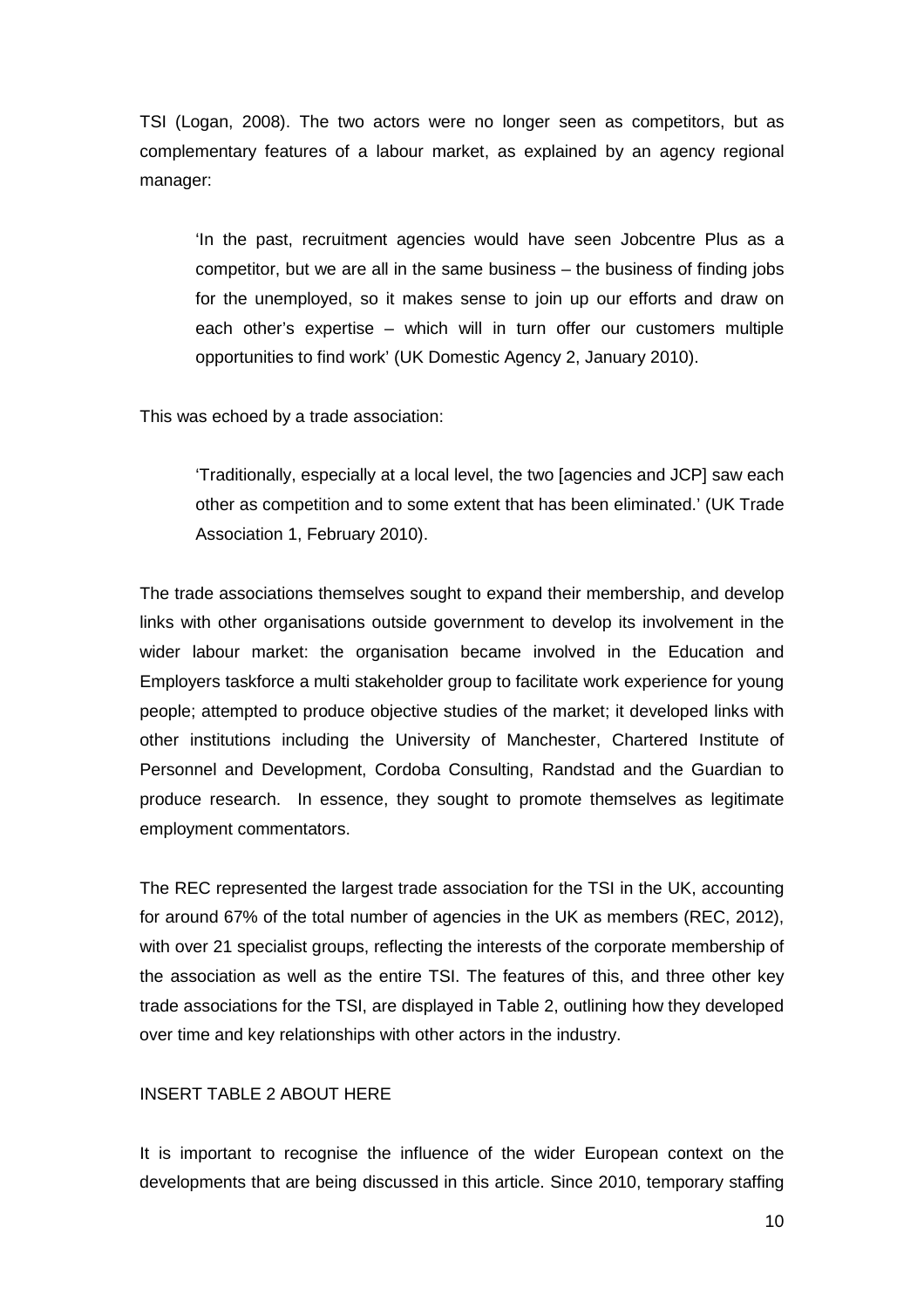agencies experienced increased pressure from the transposition of the EU directive on temporary agency work (EP, 2008), the Temporary Agency Workers Regulations (HMSO, 2010) which sought to harmonise the conditions between temporary and permanent workers. While this Directive had a wider aim of removing unnecessary restrictions on the TSI across Europe, few restrictions remained in the UK. The implications of this were that the 'neoliberal' nature of the TSI in the UK left it more exposed to wide reaching European influences which sought convergence towards a common standard with a balance between flexibility and security (CEP, 2007). The particular element of the Directive which caused controversy was the requirement for temporary agency workers to received equal treatment to comparable workers (including pay), however there were exceptions when this could be circumvented (EC, 2014; BIS, 2011). In the UK, the transposed regulations stipulated that the right to equal treatment did not come into effect until after 12 weeks working in one placement (BIS, 2011). Despite being considered a liberal political economic system, this feature meant it was subject to greater re-regulation to bring regulations in line with the rest of Europe. This suggests that while national institutional arrangements remain key to determining features of the TSI, the European context cannot be ignored.

#### *Germany: Growth and Resistance*

Temporary agency work has been permitted in Germany since 1972, after the establishment of the Arbeitnehmerüberlassungsgesetz (AÜG) – or Temporary Employment Act – when many legal restrictions were eliminated. By 2012 the number of temporary agency workers had reached 877,600, representing 2.2% of overall employment (BA, 2013). Until the introduction of a minimum wage in 2014, wages and conditions for temporary agency work in Germany were stipulated through collective agreements, negotiated by the trade unions and trade associations. As such, the relationships between the institutions involved in collective bargaining were central to the Germany temporary staffing industry (TSI). This is reflected in the more extensive presence of trade unions, and works councils in the German institutional arrangement for the German TSI as displayed in Figure 2.

## INSERT FIGURE 2 ABOUT HERE.

In comparison to the UK, in Germany there were a greater number of trade unions involved with issues related to temporary agency work. This is largely related to the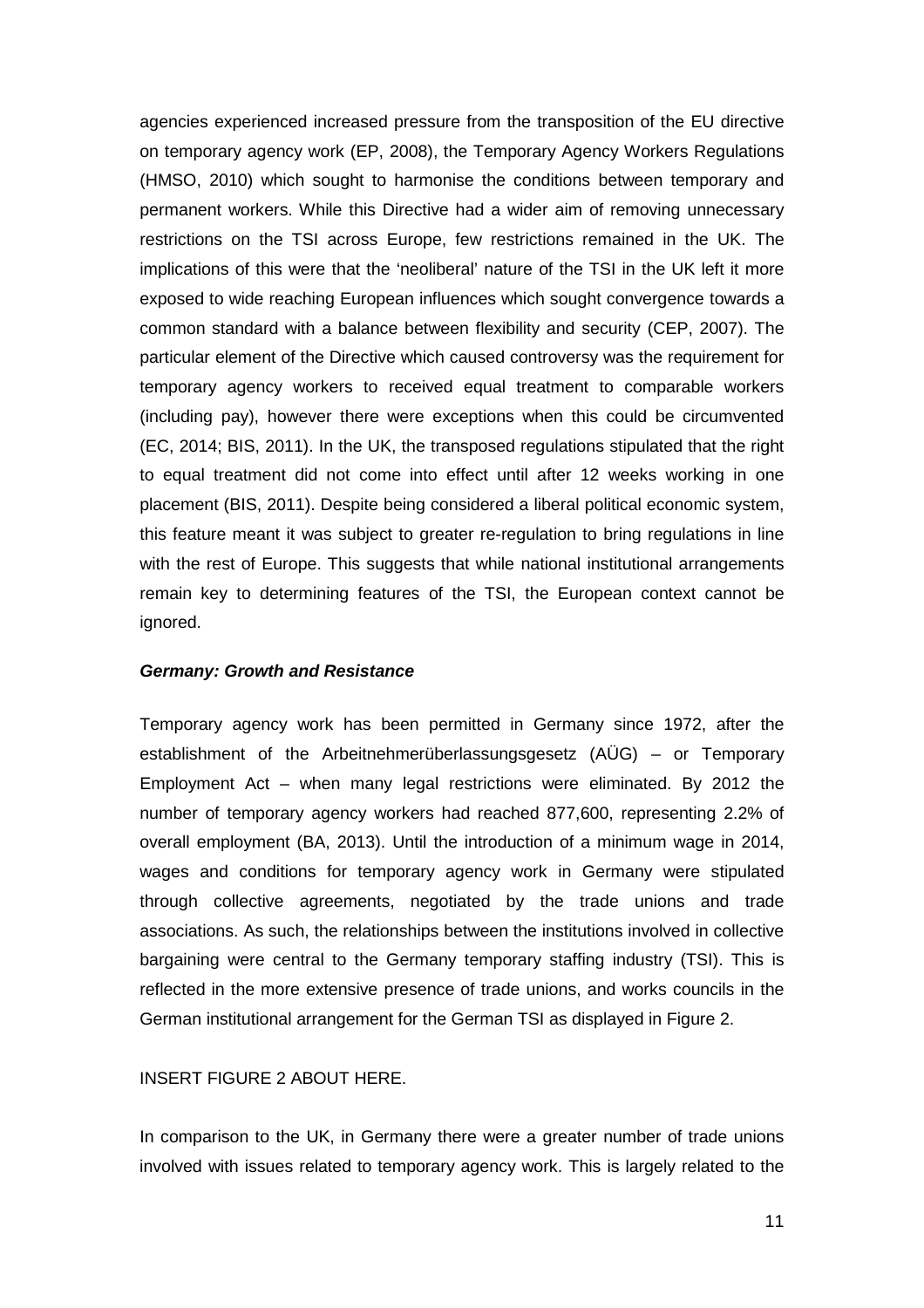aforementioned issue of collective agreements, but also a much stronger trade union tradition in Germany (Goerke and Pannenberg, 2007). Although trade union membership has declined dramatically in Germany since reunification, falling from 13.7 million workers in 1990 to 8.5 million in 2005, their role in determining features of the TSI remained prominent (EC, 2011). In addition, Works Councils – a panel of employees who represent the interest of workers in a firm – were also present. While legally independent from trade unions (a majority of work councillors also being members of trade unions), they tended to hold similar viewpoints with a negative view of temporary agency work (Goerke and Pannenberg, 2007).

In contrast to the UK, the German institutional landscape historically placed restrictions on temporary agency work, particularly around sectoral bans and over the length of assignments , contributing to comparatively slow expansion of the TSI (Eurofound, 2008). However, since legalisation in the early 1970s, the TSI underwent significant changes in terms of size, features and role, providing another example of a distinct national arena for the TSI. The German TSI has experienced substantial growth since the early 1970s, with particularly rapid growth since 2003. The penetration rate of temporary agency work in the German labour market more than trebled between 1996-2012, by which time it has reached 1.9%, slightly above the EU average of 1.6% (Ciett, 2014; Ciett, 2015).

The national system for temporary staffing in Germany experienced rapid expansion after the enactments of the Temporary Employment Act in 1972, and de-regulation of the industry, which was cemented by subsequent temporary staffing agency growth. While these agencies operating in the market experienced growth in terms of the number of agencies, workers and turnover, the German TSI remained very fragmented, much like the UK (Ciett, 2000). Although growing over time in size, agencies remained small, which may evidence a comparative advantage of the SMEs in the Germany system, but also the importance of spatial proximity of the agencies to their customer base, given the regional variations that Germany experienced in the wider labour market (Spermann, 2013). This is not to say that there was not a growing presence of international firms in the German system, as seen in other professional service industries such as law (Faulconbridge and Muzio, 2015) or executive search (Beaverstock et al., 2014). But of the top international temporary staffing agencies in Germany only two had more than 20,000 workers placed annually (Ferreira (forthcoming).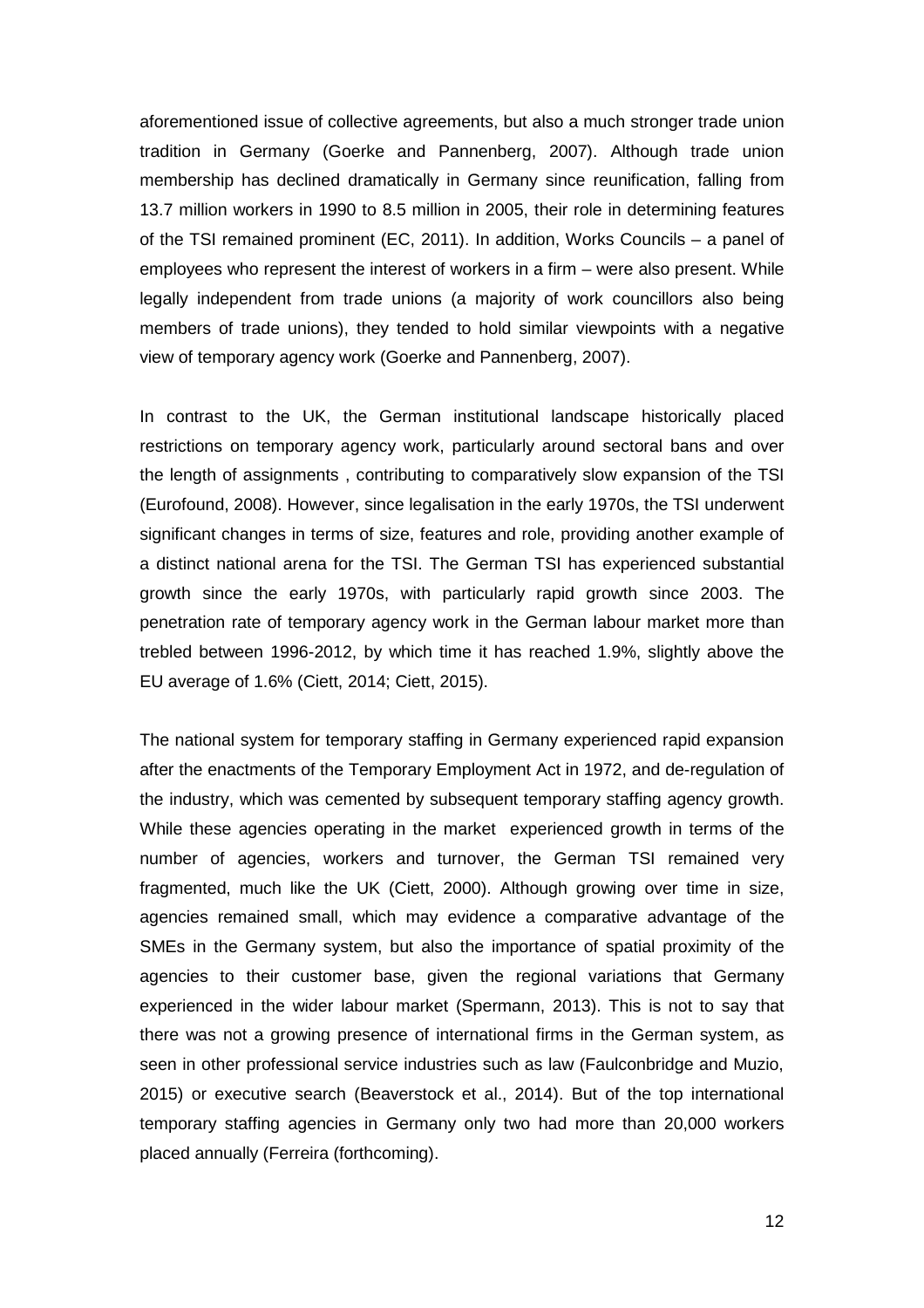Successive waves of legislative reform regarding temporary agency work acted as a primary driver of change (Spermann, 2013). Trade unions and trade associations were key in shaping changes in regulation alongside influences from the state – in particular the Federal Employment Minister – around issues of terms of use for temporary agency work and pay. As social partners linked through collective agreements for temporary agency work in Germany, both trade unions and trade associations had a crucial role in shaping the prevalence, and experience of, temporary agency work in Germany. Consequently, compared to the UK trade associations exhibited much stronger relationships with trade unions. Germany did not, until May 2011, have a minimum wage as such for temporary agency workers. Minimum salaries were negotiated by sector via collective agreements between trade associations and unions. The actions of some in-house agencies prompted intervention by the state to ensure mistreatment of workers would not continue (Ferreira, forthcoming). This demonstrated the potential for direct state intervention in the activities of the TSI. After lengthy debates in parliament a legally binding minimum wage was established for temporary agency workers:

'The recent negotiations about the minimum wage for temporary workers for and opposed to equal pay for equal work has demonstrated to the rest of the market how dependent the temporary staffing industry is on decisions made by politicians in Germany. Hopefully in the future we can work to make it less dependent, and combine our efforts [with other trade associations' is therefore an important step towards a better representation of the industry…and hopefully we will be able to move on from all the media attention…and focus more on benefits agency workers bring to the market' (German Trade association 1, November 2011)

Like much of Western Europe, trade union membership has been in decline since the 1980s, attributed to the transition of the economy to more service sector orientation (Addison et al., 2011). This pattern runs concurrently with an increase in the number of workers employed in non-standard forms, particularly through the temporary agency workers' although these workers rarely tended to join unions. Although some efforts were made by unions to engage with temporary agency workers, or with issues regarding their use, the underlying messages from trade unions remained negative. Trade unions stressed that temporary agency work should be used as a tool for short term flexibility as the labour market demands, not as a viable employment option. For example in IG Metall, one of the most active unions on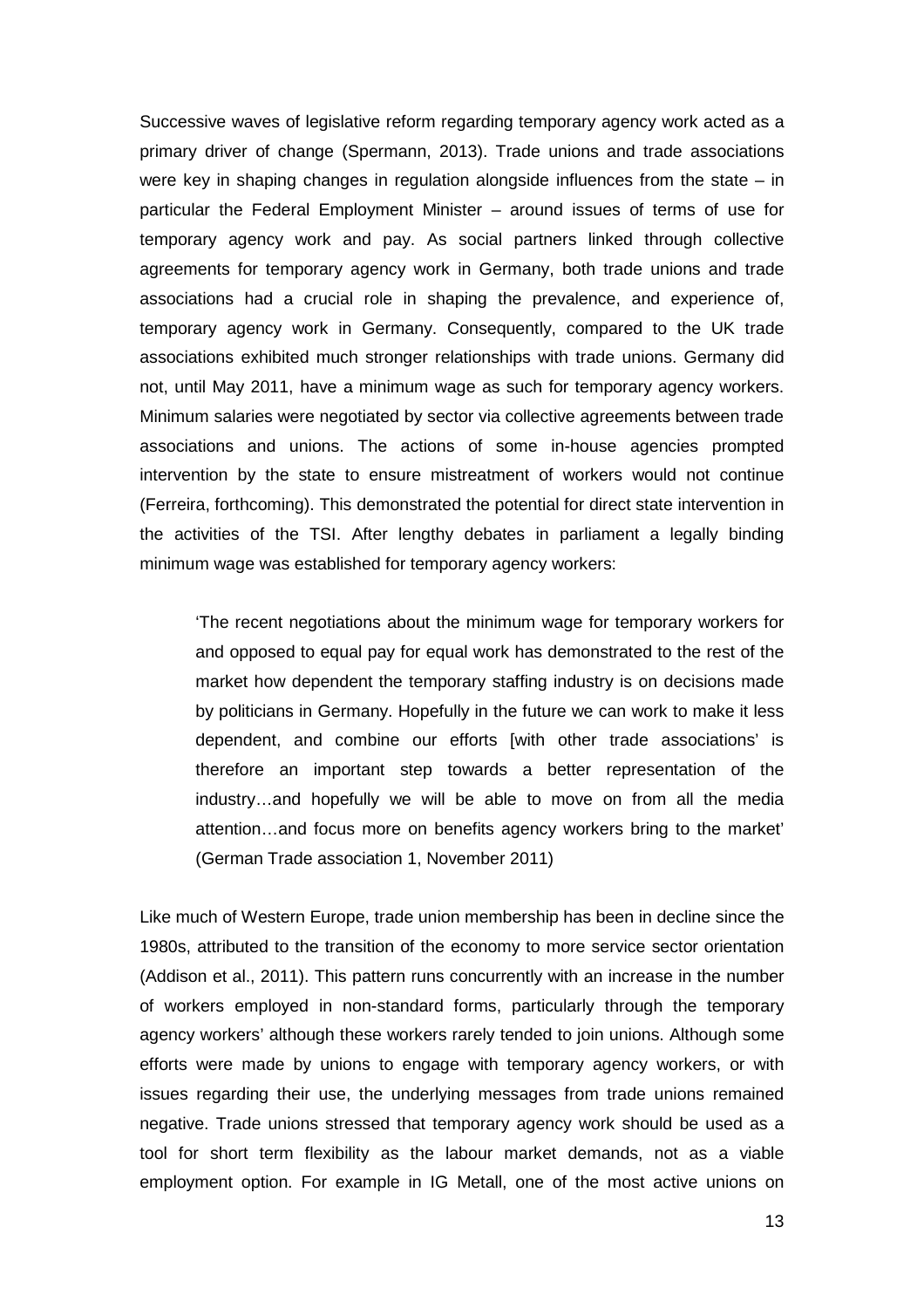temporary agency work in Germany, launched a campaign on the negative impact of temporary agency work and started the initiative Leiharbeit fair gestalten: Gleiche Arbeit – Gleiches Geld – equal work for equal pay (Metall, 2007), and later produced a 'Schwarzbuch Leiharbeit' or Black Book of Temporary work which highlighted poor treatment of temporary agency workers (Metall, 2012).

Trade associations, however, have been a primary channel for agencies to promote the use of temporary agency work more generally, while agencies remained active in expanding their presence in the labour market, as part of 'market making strategies' (Theodore and Peck, 2002), building on skills gaps by developing training programmes specifically for temporary agency workers. For many years, German temporary staffing agencies had invested to some extent in the continuing education of their employees, sponsoring forklift certification, IT courses, and language training, and some agencies assumed responsibility for welding and soldering certificate training. The low costs for this form of continuing education were covered by client placement for a specified minimum period. However, a series of more intensive accredited training programs for temporary agency workers were implemented via a number of agencies; when they could not provide the training programmes themselves, these were typically outsourced (Spermann, 2011). Education and training programmes included both short term and medium term qualification programmes for applicants and employees alongside e-learning programmes (Spermann, 2011). In addition, some temporary staffing agencies joined forces with unions to provide further opportunities for training. For example, Positive Technicium, an arm of USG people, signed an agreement with IG BCE, the mining, chemical and energy trade union, to establish a professional training fund for temporary agency workers in 2010 (SIA, 2010). The aim was to encourage temporary agency workers to invest in their continuing professional development as any other employer would do.

The role of temporary staffing agencies in the German labour market expanded from simply a short term employment option. However, the TSI in Germany faced serious image problems, in part due to preference for standard full time employment, but also in response to media coverage of the 'Schlecker scandal<sup>[1](#page-1-0)</sup>' and trade union

<sup>&</sup>lt;sup>1</sup> The Schlecker scandal received widespread media attention in Germany (Spiegel, 2010), and put the firm under pressure from the government and wider society, to change its policy of using staff from the in-house agency. The firm had been closing some of its smaller branches and opening up new larger branches, re-employing the same staff through the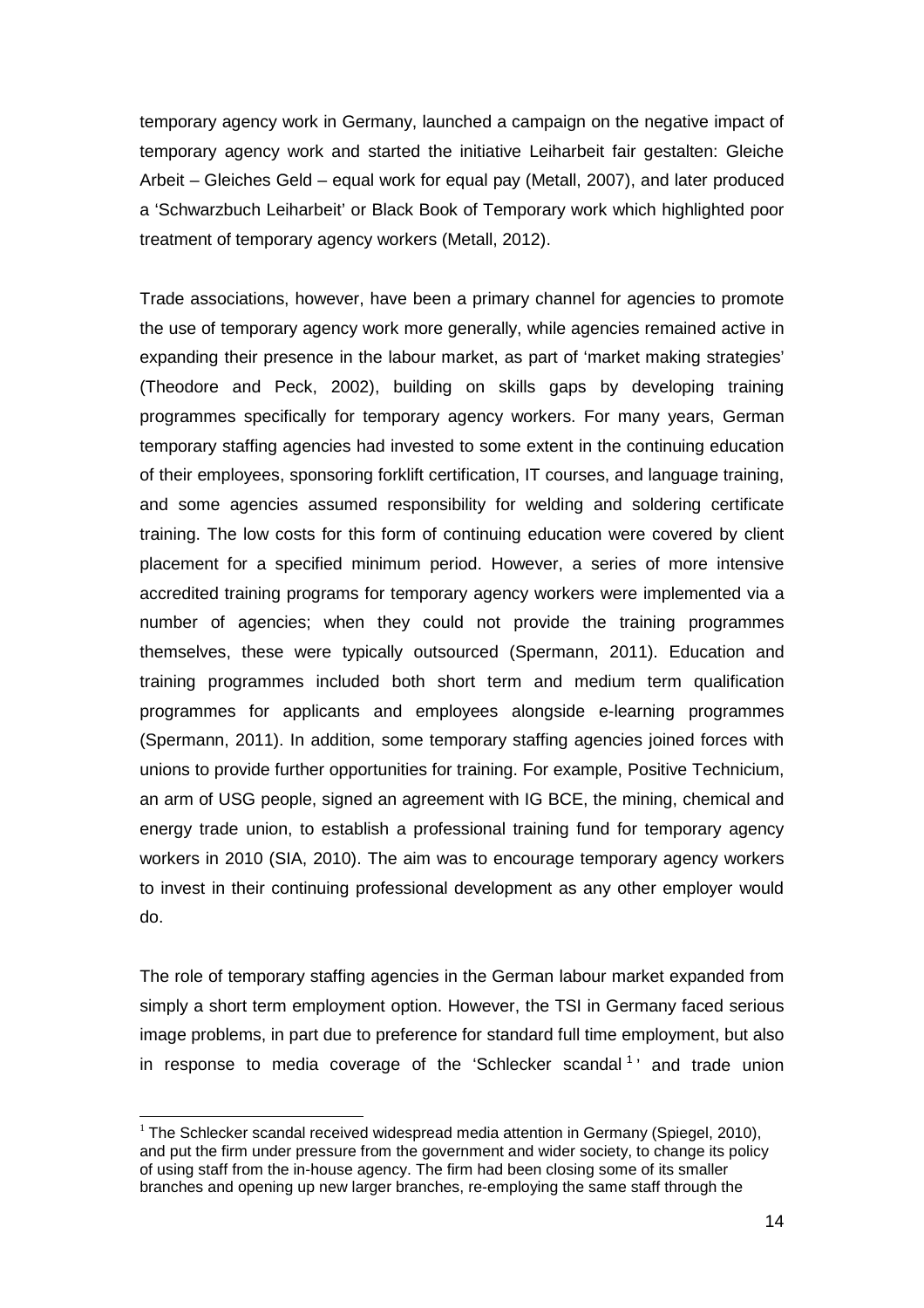campaigns which presented temporary agency work as 'slave labour' (Metall, 2012). The German case not only provides an interesting example of where the TSI experienced significant development in a relatively short period of time, but it also highlighted a series of issues relevant for the consideration of how variegated TSI's are formed and shaped. Despite the expansion of transnational agencies into the German market, and the introduction of EU regulations it was the German state which continued to play a strong role in the operation of the TSI. Deregulation of temporary agency work acted as a spark for development but the state later acted to protect temporary agency workers from abuse through introducing regulations on pay and conditions. This highlights how the state can play both the role of the deregulator and re-regulator, and as such the potential for both dynamics should be considered in any exploration of a national system – convergence towards a neoliberal model should not be assumed.

### **Comparing national temporary staffing industries**

Having explored the individual institutional arrangements in the UK and Germany, the next section provides a comparison of some of the key features and relationships in order to consider implications for the understanding of the temporary staffing industry (TSI). Table 3 provides a comparison of the key features for these three temporary staffing industries highlighting the key actors and relationships.

## INSERT TABLE 3 ABOUT HERE

In the UK the TSI has matured, expanding into all sectors of the labour market, including efforts to move into more professional sectors (albeit not on the scale the agencies would like to suggest). An agreement between the Trade Unions Congress (TUC) and the Confederation of British Industry (CBI) influenced the final terms of the EU Temporary Agency worker Directive fuelled by arguments from agencies across the country trying to ensure their market would not be disadvantaged (TUC, 2008). Other state influences related to the presence of regulators (the Gangmasters Licensing Agency and the Employment Agency Inspectorate), designed to ensure adherence to regulations. In practice, the small size of these institutions meant their influence was relatively small. Temporary staffing agencies and trade associations sought to increase their links with public employment services in order to place

agency and paying significantly lower than the workers received had they still been employed on a permanent contract.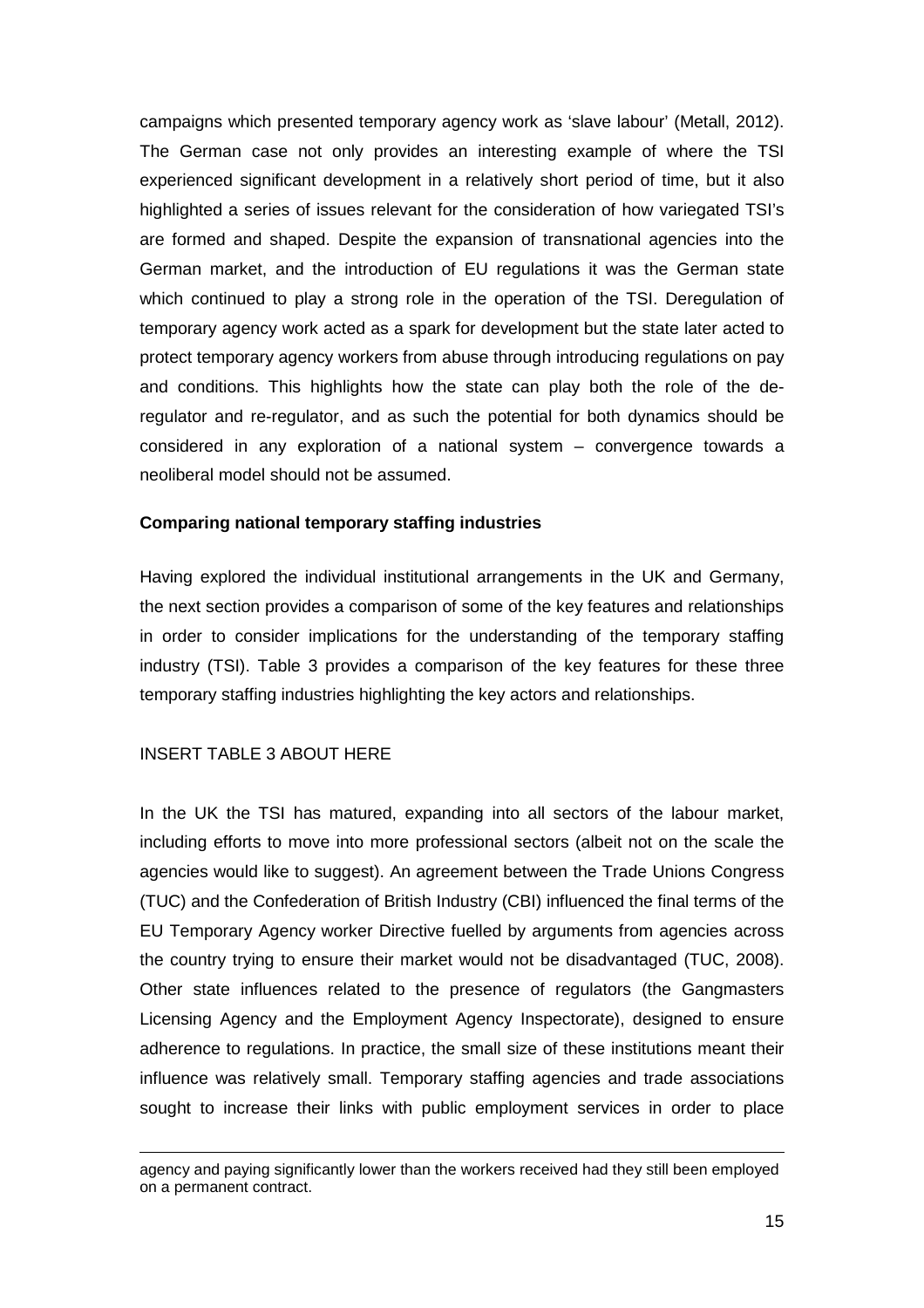workers, as well as provide some forms of training, in an attempt to erode the divide between the public and private sector intermediaries in the labour market. This not only cemented the position of some agencies in the labour market, but also raised their profile. The role of the TSI in the UK has gone beyond simply placing workers: while agencies are keen to be seen as legitimate employers, they are also active in trying to shape their labour market conditions – either through collaboration with other actors in their labour market, or by expanding their presence.

In Germany, development of the TSI started at a later date than the UK, with the largest growth seen after the Hartz reforms in 2003. Temporary agency workers became placed in a wider range of sectors: although larger proportions placed in manufacturing than in the UK, in part due to the structure of the German economy. Temporary agency work was regulated largely through collective agreements, and this ensured the presence of both trade associations and trade unions as key actors in determining changes to the industry. While the state did not always play a large role in these agreements, developments in the industry regarding the use of in-house agencies and minimum wages meant much greater involvement of the state, culminating in the introduction of a minimum wage for all temporary agency workers. Trade unions remained a strong force in the German system, and significant resistance to the use of temporary agency work in the workplace was experienced, often manifested through Works Councils and trade union campaigns. Temporary staffing agencies have sought to improve their image in the labour market; one mechanism to do this has been to expand their services to include training courses for temporary agency workers. The role of the TSI in Germany remains largely concentrated in placing workers according to peaks and troughs in demand however, agencies and trade associations were active in trying to develop this role to include greater collaboration with public employment services, and a greater presence in the labour market, in order to address resistance to market expansion.

This research reveals the formation of the TSI is not pre-determined by the regulations of the state or the presence of certain institutions, but by a hybrid of both the forces from existing institutions and the agenda of other institutions to either foster development of the TSI (in the case of agencies and trade associations), or hinder its development (in the case of some trade unions). Instead the institutional ecology of the TSI (Hall and Thelen, 2008) is simultaneously being affected by the relationships between and strategies of, the constituent institutions of the system. The relationships between institutions are neither simple, nor static; as such any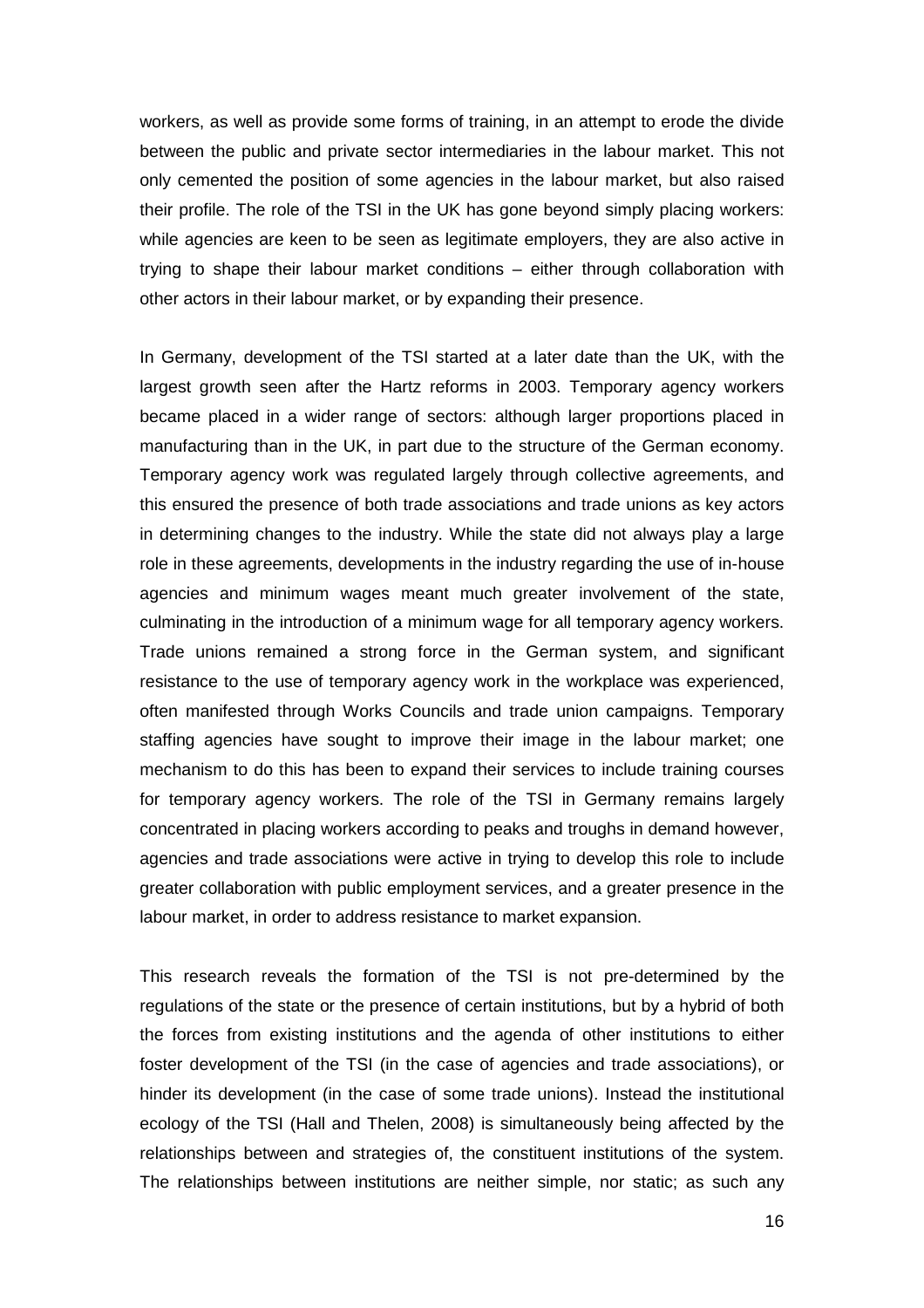understanding of a TSI should take into account the potential for a multitude of industry development trajectories, based on past and existing institutional arrangements. Therefore this suggests that any exploration of variegated capitalist systems, be it a sub-sector of a labour market, or a specific industry, it is vital to consider a broad range of institutions and the impact they may have on the wider characteristics of the subject of investigation.

In both countries the state played a role in influencing the development of the TSI, although this breadth of influence varied. The TSI can be empowered or restricted by a regulatory framework, which can impose constraints on temporary staffing agencies through either specific temporary agency work regulations, or wider employment regulations. The empirical cases explored in this article suggest the state can act as a prompt for growth via de-regulation, but also as an inhibitor for growth via re-regulation (of either temporary staffing or wider employment relations). Furthermore, while the state can provide the legal foundation for the growth of the TSI, the actions, of agencies actively expanding their remit in the labour market will also affect its form and role. Therefore, as Wills et al. (2000: 1528) stated: 'the state plays a key role, regulating the employment relation through legal measures', but also that 'the state, employers, trade union organisations, and workers are all involved in crafting the ever-changing geography of employment'.

It is clear that temporary staffing agencies undertake an active role in developing their presence in the labour market, either through expansion of the sectors presence, diversification of services or involvement with public and private sector institutions. However, as Aoki (2001) argued, patterns of firm behaviour are deeply embedded within institutional environment, and therefore this role is influenced by wider institutional arrangements. These institutions underlie a geographically specific contextualisation of economic action (Bathelt and Gluckler, 2014), and as shown in this research an awareness of the potential for reflective, responsive and adaptive systems within these individual contexts. The evidence presented here demonstrates how agencies have involved themselves in a range of activities, including merger, acquisition and expansion, public-private partnerships, and training programmes, all of which were designed to expand their presence in the labour market. Consequently, greater theoretical attention is required to examine the role of temporary staffing agencies in shaping labour market outcomes, particularly given that many agencies have expanded their remit beyond simply placing workers but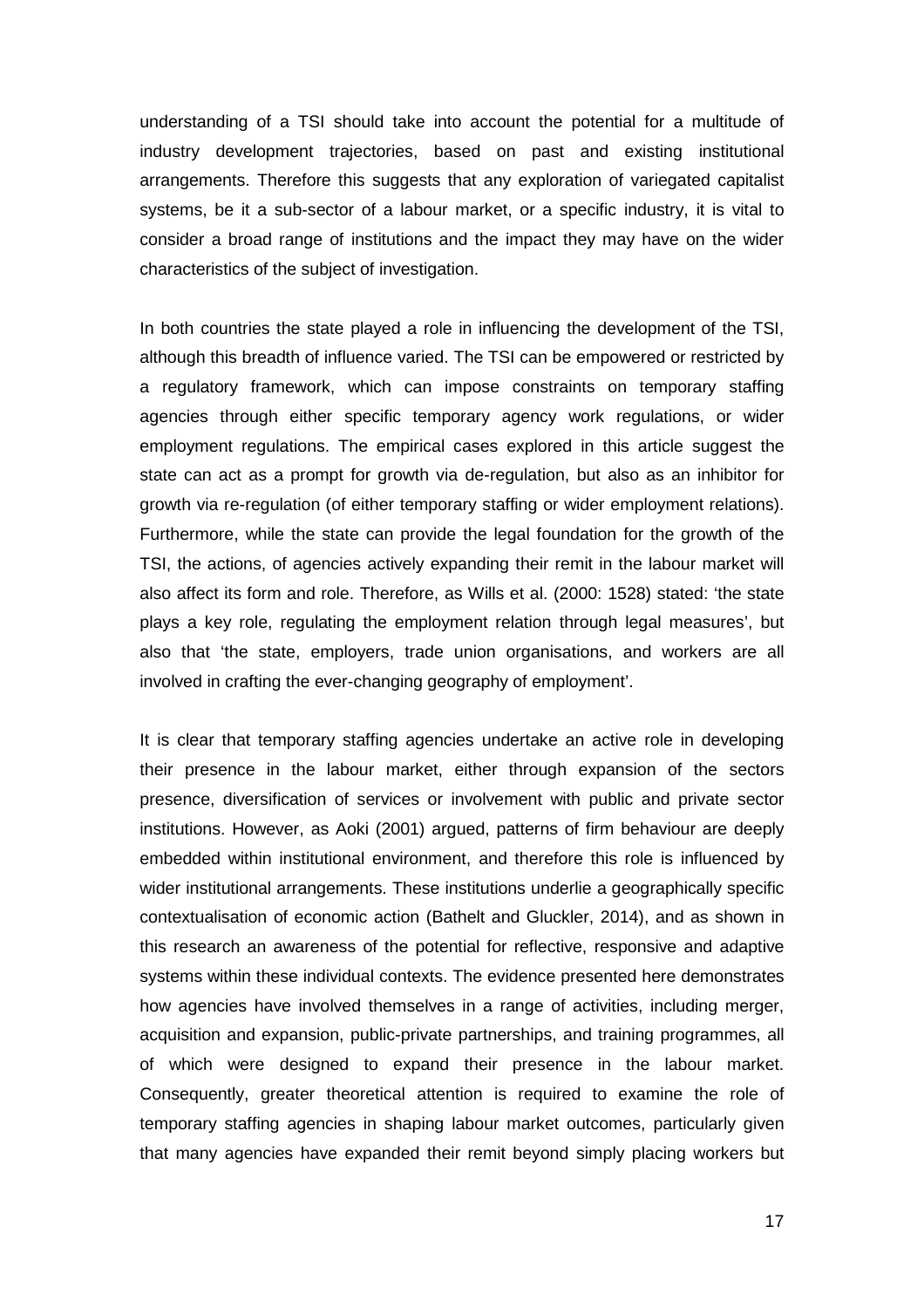offering a range of employment and HR services to clients, as part of developing staffing ecosystem.

The evidence presented here draws attention to the nationally distinctive formations of the TSI where actors have varying degrees of importance depending on the wider institutional context, driven by both historical and contemporary institutional arrangements. The empirical observations have moved beyond discussion of the form and characteristics of the TSI to identify key factors affecting development and the changes to institutions within the system. In many cases regulation created by the state (although often influenced by other actors) can act as a facilitator or inhibitor of growth, but this is not the only defining factor. In the UK, agencies actively sought to expand their operations, diversifying their services and occupational sectors; this was in combination with developing links with the public sector in an attempt to secure demand for their services. In Germany, the campaigns of trade unions against temporary agency work presented an obstacle for agencies; although they continued to expand their network – and, in the case of some larger transnational agencies offered training programmes, presenting themselves as legitimate labour market providers of both employment and skills development.

Through understanding gained of the underlying power relations driving the development of national economic systems, more careful consideration must be made of the activities of a wider range of institutions. While temporary staffing agencies as firms in the system are vital, there are other institutions which can also affect the dynamics of the industry. As such, any consideration of wider national systems, should take into account the variety of institutions which cooperate and collaborate to drive development, how these systems shift and transform over time as part of a particular institutional ecology.

## **Conclusion**

This article has explored the institutional context for two countries in which the temporary staffing industry (TSI) operates, interpreting developments and changing dynamics between actors in order to emphasise the existence of nationally distinctive temporary staffing industries as a particular lens to explore features of institutional change. The analysis revealed a complex set of institutional arrangements, with nationally distinctive factors shaping the characteristics and development for the TSI where the institutional context crucially includes the state (and its various agencies),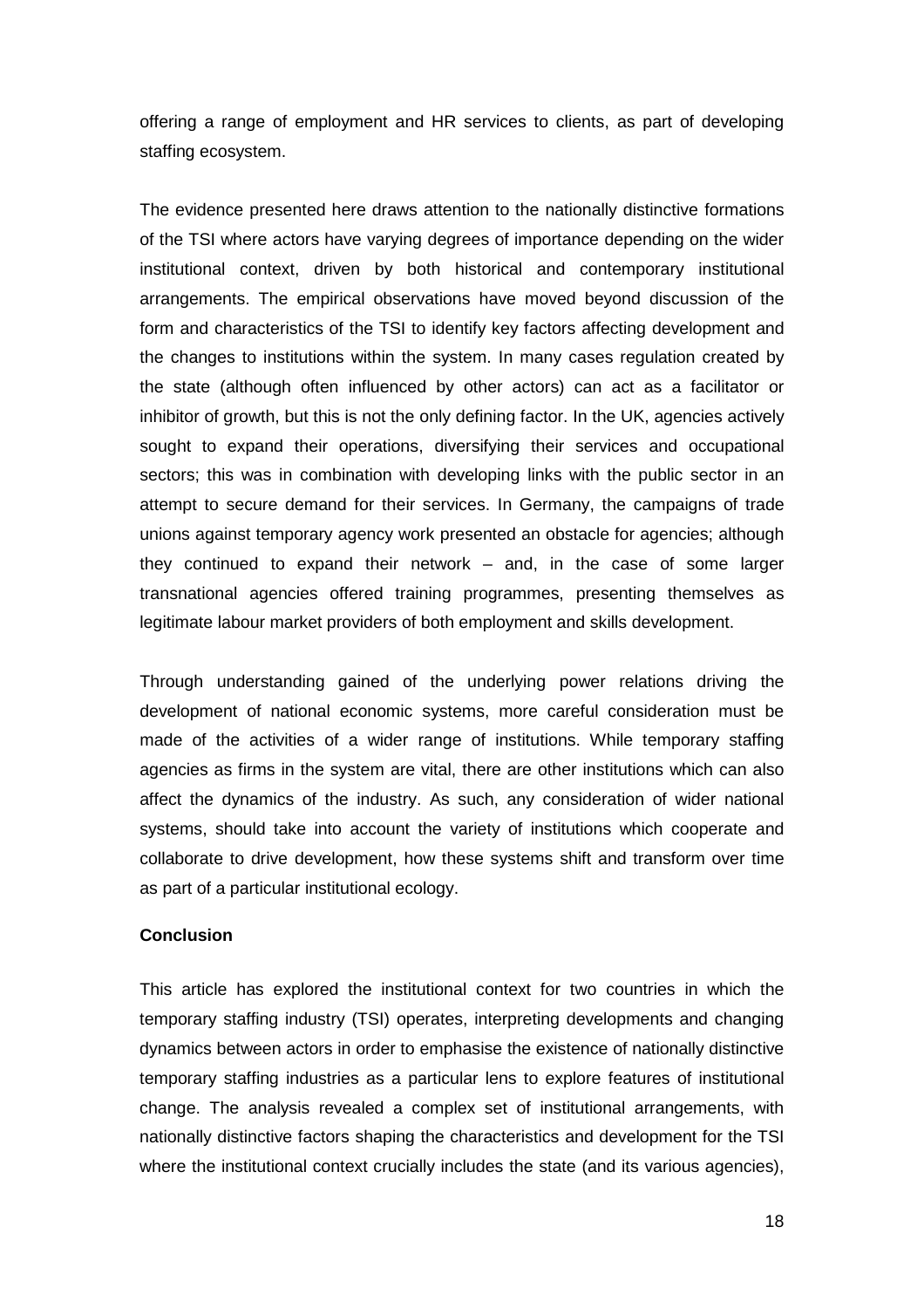trade associations, trade unions, plus domestic and transnational agencies (and in Germany, works councils). In addition, the wider European context cannot be ignored, particularly in the context of European Union regulations which required implementation at the national level.

This analysis demonstrates how the institutional context for the temporary staffing industry affects a range of actors, not just the temporary staffing agencies, but also how these agencies have been active agents in changing their institutional environments, in varied ways. The concept of a national TSI introduced by Coe et al (2009a) has been reified through empirical investigation of the TSI in the UK and Germany, allowing the features of two national temporary staffing industries to be compared, providing two contrasting institutional arrangements for the TSI. The evidence presented here builds on this concept to explore the key relationships within these markets, rather than simply identify the activities of the temporary staffing agencies, and the presence of other actors. This analysis displays two particular applications of a national TSI model, for the UK and Germany. In doing so it highlights the importance of recognising institutional relationships as well as the presence of key institutions, but also the importance of monitoring change within any national system. Meanwhile it also highlights the importance place specific nature of the interrelationships between different institutions, and the effect this has on the role of the TSI in the wider labour market.

This article explored different national temporary staffing industries in order to examine the variegated nature of their formation and development, but also to further both the theoretical understanding of, and empirical research on, the temporary staffing industry. This research reveals the institutional context for temporary staffing remains highly nationally distinctive in these countries, each with their own complex geographies, interactions and interdependencies. The key argument this article was designed to reiterate was the crucial importance of considering not only one type of actor (or part of a national system), but all components and actors as a developing system, whereby in each national context various actors represent multiple agents of change. Furthermore it highlights that these systems require continued observation in order to understand the changing dynamics rather than considering industries in 'snapshot' view. The implications of this can be extended to suggest that any network of intermediaries or industry should be understood as part of a wider institutional context – part of a business system, which in turn create a particular form of economic coordination which over time will shift and alter in response to wider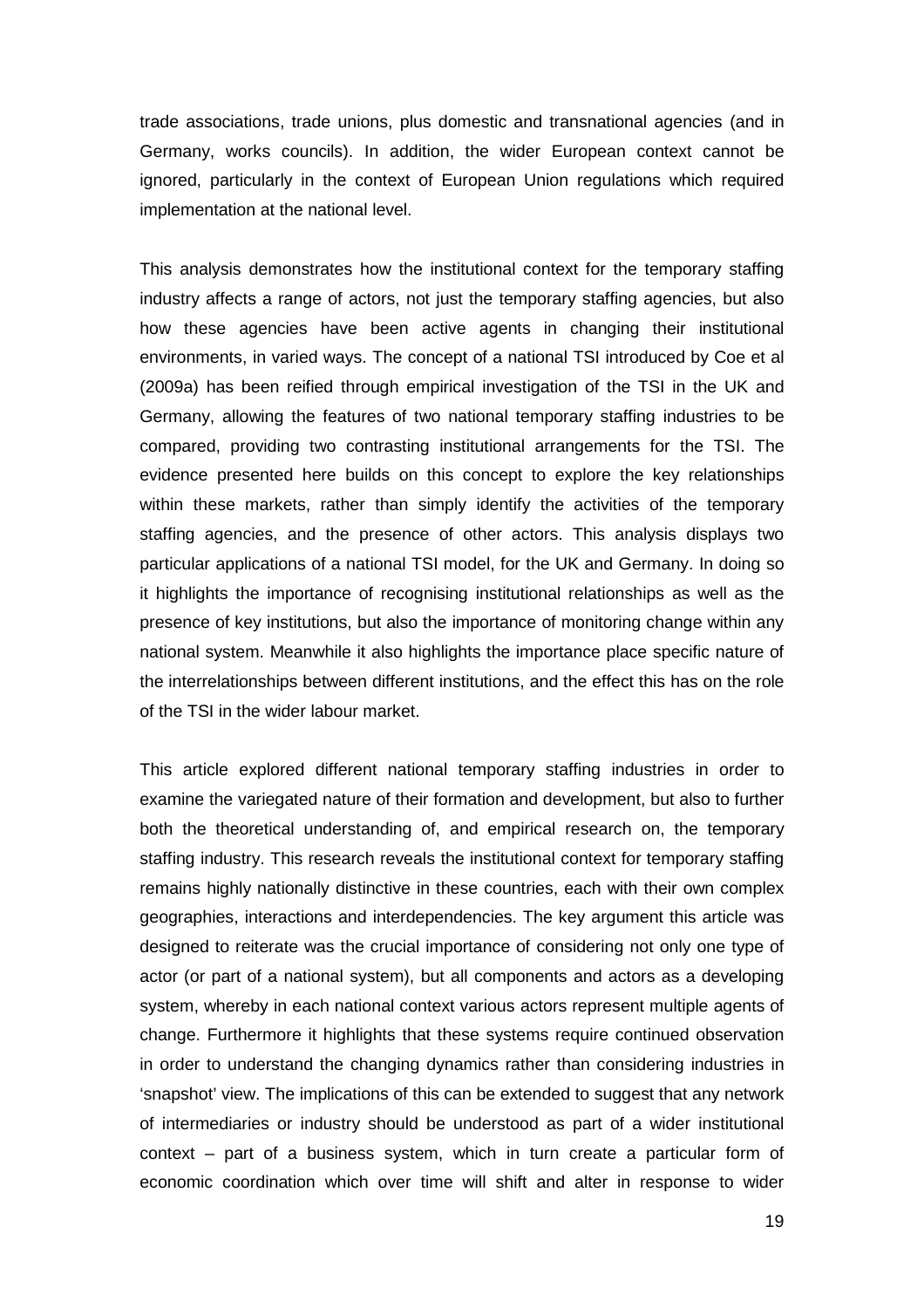patterns of economic change, and industry particularities, that prompt change and transformation. Temporary staffing industries are dynamic and their institutional transformations should be explored further in order to understand the drivers of change, from changing market conditions, governance mechanisms or external influences. Investigating the institutional context for any industry can act as a platform to begin to understand process of institutional change and the development of different institutional ecologies.

#### **References**

- Addison J, Bryson A, Teixeira P, et al. (2011) Slip sliding away: further union decline in Germany and Britain. *Scottish Journal of Political Economy* 58(4): 490-518.
- Adecco. (2011a) *History*. Available at: [http://www.adecco.com/en-](http://www.adecco.com/en-US/About/Pages/History.aspx)[US/About/Pages/History.aspx.](http://www.adecco.com/en-US/About/Pages/History.aspx)
- Adecco. (2011b) *Mergers and acquisitions*. Available at: [http://www.adecco.com/en-](http://www.adecco.com/en-US/investors/Pages/Mergers/Acquisitions/aspx)[US/investors/Pages/Mergers/Acquisitions/aspx.](http://www.adecco.com/en-US/investors/Pages/Mergers/Acquisitions/aspx)
- Aligicia P. (2006) Institutional and stakeholder mapping: frameworks for policy analysis and institutional change. *Public Organization Review* 6: 79-90.
- Amable B. (2000) Institutional complementarity and divresity of social systems of innovation and production. *Review of International Political Economy* 7(4): 645-687.

Aoki M. (2001) *Towards a Comparative Institutional Analysis,* Cambridge: MIT Press. Bathelt H and Gluckler J. (2014) Institutional change in economic geography. *Progress in Human Geography* 38(3): 340-363.

- Beaverstock J, Faulconbridge J and Hall S. (2010) Professionalization, legitimization and the creation of executive search markets in Europe. *Journal of Economic Geography* 10(6): 825-843.
- Beaverstock J, Faulconbridge J and Hall S. (2014) *The Globalization of Executive Search: Professional Services Strategy and Dynamics in the Contemporary World,* London: Routledge.
- Beaverstock J, Smith R and Taylor P. (1999) The long arm of the law: London's law firms in a globalizaing world economy. *Environment and Planning A* 31(10): 1857-1876.
- Becker U. (2009) *Open Varieties of Capitalism,* Basingstoke: Palgrave Macmillan.
- BIS. (2011) Agency Worker Regulation Guidance. Lonson: Department for Business Innovation and Skills.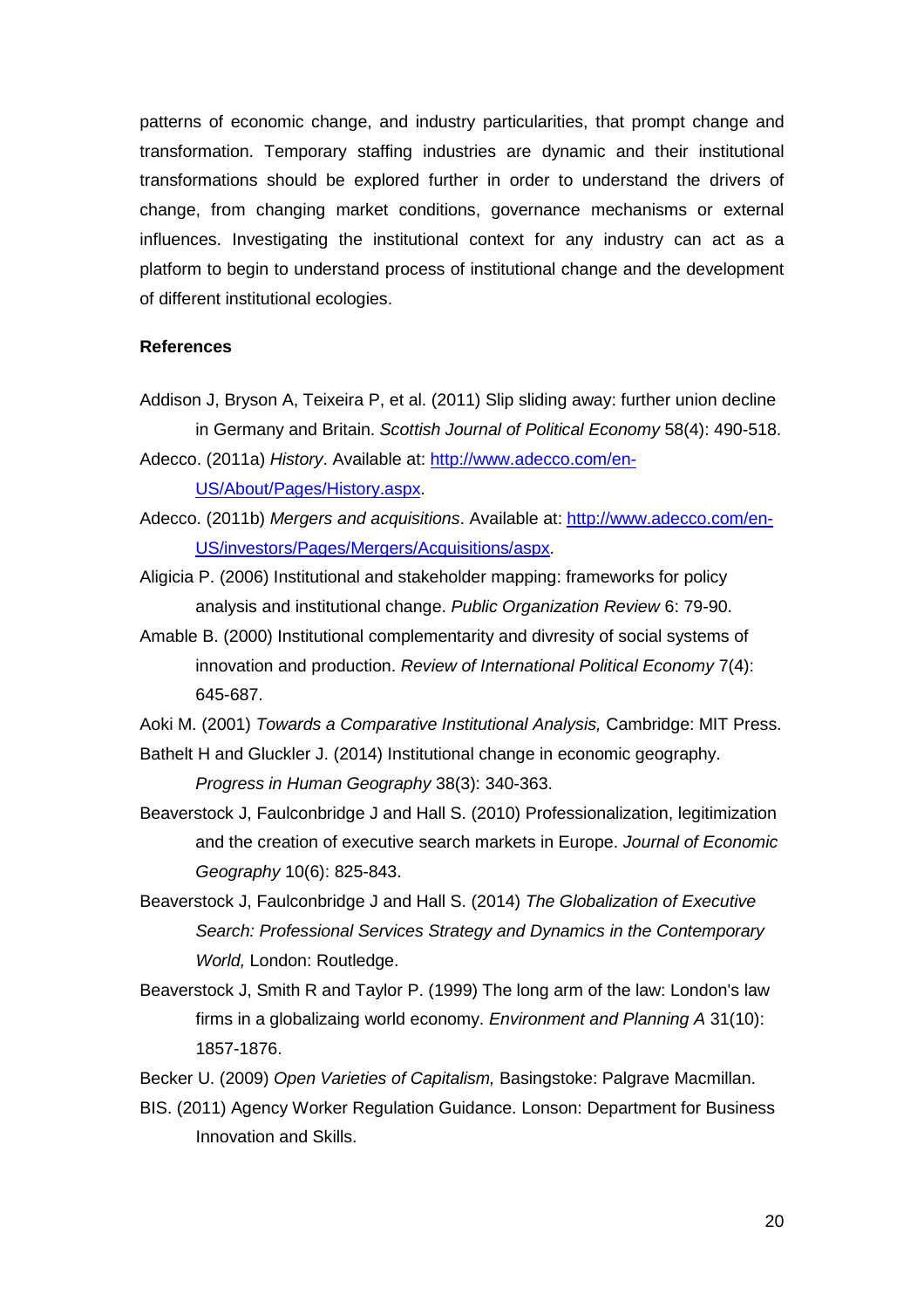- CEP. (2007) Towards Common Principles of Flexicurity: More and better jobs through flexibility and security. Brussels: Commission of the European Parliament.
- Ciett. (2000) Orchestrating the evolution of Private Employment Agencies. Brussels: Ciett.
- Ciett. (2012) The Agency Work Industry Around the World. Brussels: Ciett.
- Ciett. (2014) Economic Report. Brussels: Ciett.
- Ciett. (2015) Economic Report. Brussels: Ciett.
- Coe N, Johns J and Ward K. (2007) Mapping the globalization of the temporary staffing industry. *Professional Geographer* 59(4): 503-520.
- Coe N, Johns J and Ward K. (2008) Flexibility in action: the temporary staffing industtry in the Czech Republic and Poland. *Environment and Planning A* 40(6): 1391-1415.
- Coe N, Johns J and Ward K. (2009a) Agents of casualization? The temporary staffing industry and labour market restructuring in Australia. *Journal of Economic Geography* 9(1): 55-84.
- Coe N, Johns J and Ward K. (2009b) Managed flexibility, corporate strategies and market dynamics in the Swedish tempoary staffing industry. *European Urban and Regional Studies* 16(1): 65-85.
- Coe N, Johns J and Ward K. (2011 ) Variegated global expansion: internationalisation strategies in the temporary staffing industry. *Geoforum* 42(1): 61-70.
- Coe N, Johns J and Ward K. (2012) Limits to expansion: transnational corporations and territorial embeddedness in the Japanese temporary staffing market. *Global Networks* 12(1): 22-47.
- Coe N, Jones K and Ward K. (2010) The business of temporary staffing: a developing research agenda. *Geography Compass* 4(8): 1055-1066.
- Coe N and Ward K. (2013) The Creation of Distinctive National Temporary Staffing Markets. In: Fudge J and Strauss K (eds) *Temporary work, Agencies and Unfree Labour: Insecurity in a new world of work.* London: Routledge, 95-117.
- Countouris N and Horton R. (2009) The Temporary Agency Work Directive: Another Broken Promise? . *Industrial Law Journal* 38(3): 329-338.
- Crouch C. (2005) *Capitalist Diversity and Change: Recombinant Governance and Institutional Entrepreneurs,* Oxford: Oxford University Press.
- EC. (2011) Industrial Relations in Europe. Luxembourg: Publications Office of the European Union.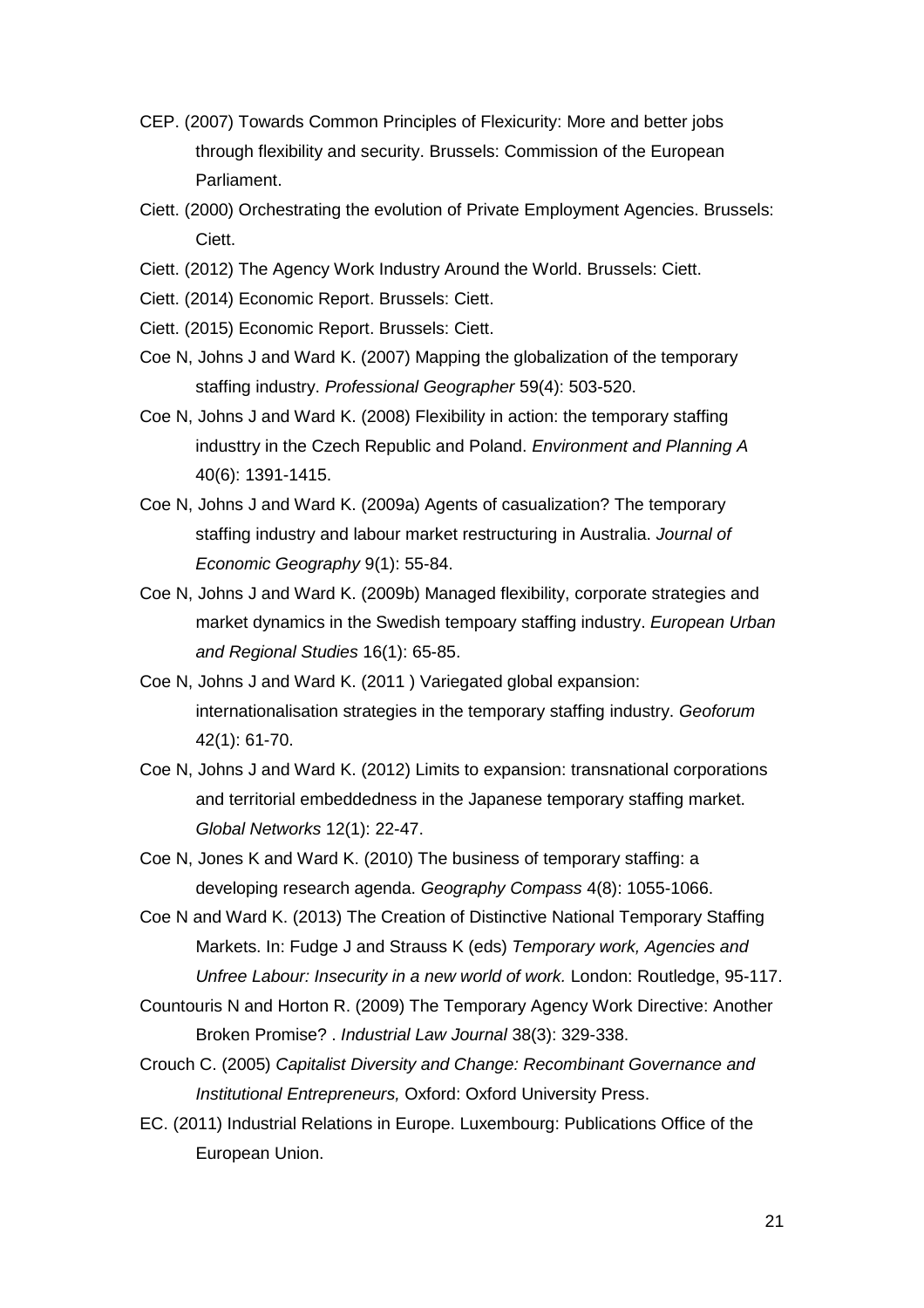- EC. (2014) Report from the Commission to the European Parliament, the Council, The European Economic and Social Committee and the Committee of the Regions on the application of Directive 2008/104/EC on temporary agency work. Brussels: European Commission.
- Eichorst W, Braga M, Broughton A, et al. (2013) The role and activities of employment agencies. Bonn: IZA.
- EP. (2008) Directive 2008/104/EC of the European Parliament and of the Council of 19 November 2008 on Temporary Agency Work. In: Parliament E (ed). Brussels.
- Esping-Andersen G. (1990) *The three worlds of welfare capitalism,* Cambridge: Polity Press.
- Eurofound. (2008) *Germany: Temporary agency work and collective bargaining in the EU.* Available

at: [http://www.eurofound.europa.eu/eiro/2005/03/inbrief/de0503202n.htm.](http://www.eurofound.europa.eu/eiro/2005/03/inbrief/de0503202n.htm)

- Faulconbridge J. (2008) Managing the transnational law firm: a relational analysis of professional systems, embedded actors and time-space sensitive governance. *Economic Geography* 84(2): 185-210.
- Faulconbridge J and Muzio D. (2015) Transnational corporations shaping institutional change: the case of English law firms in Germany. *Journal of Economic Geography* 1(6): 1195-1226.
- Ferreira J. (forthcoming) The German temporary staffing industry: growth, development, scandal and resistance. *Indsutrial Relations Journal*.
- Forde C and Slater G. (2005) Agency working in Britain: character, consequences and regulation. *British Journal of Industrial Relations* 14(2): 249-271.
- Forde C and Slater G. (2006) The nature and experience of agency working in Britain: what are the challenges for human resource management? *Personnel Review* 35(2): 141-157.
- Fu H. (2015) *Temporary Agency Work and Globalisation: Beyond Flexibility and Inequality,* Farnham: Gower.
- Goerke L and Pannenberg M. (2007) Trade union membership and works councils in West Germany. *IZA Discussion Paper No 2635.* Bonn: IZA.
- Hall P and Soskice C. (2001) *Varieties of Capitalism: the institutional foundations of comparative advantage,* Oxford: Oxford University Press.
- Hall P and Thelen K. (2008) Institutional change in varieties of capitalism. *Socioeconomic review* 7(1): 7-34.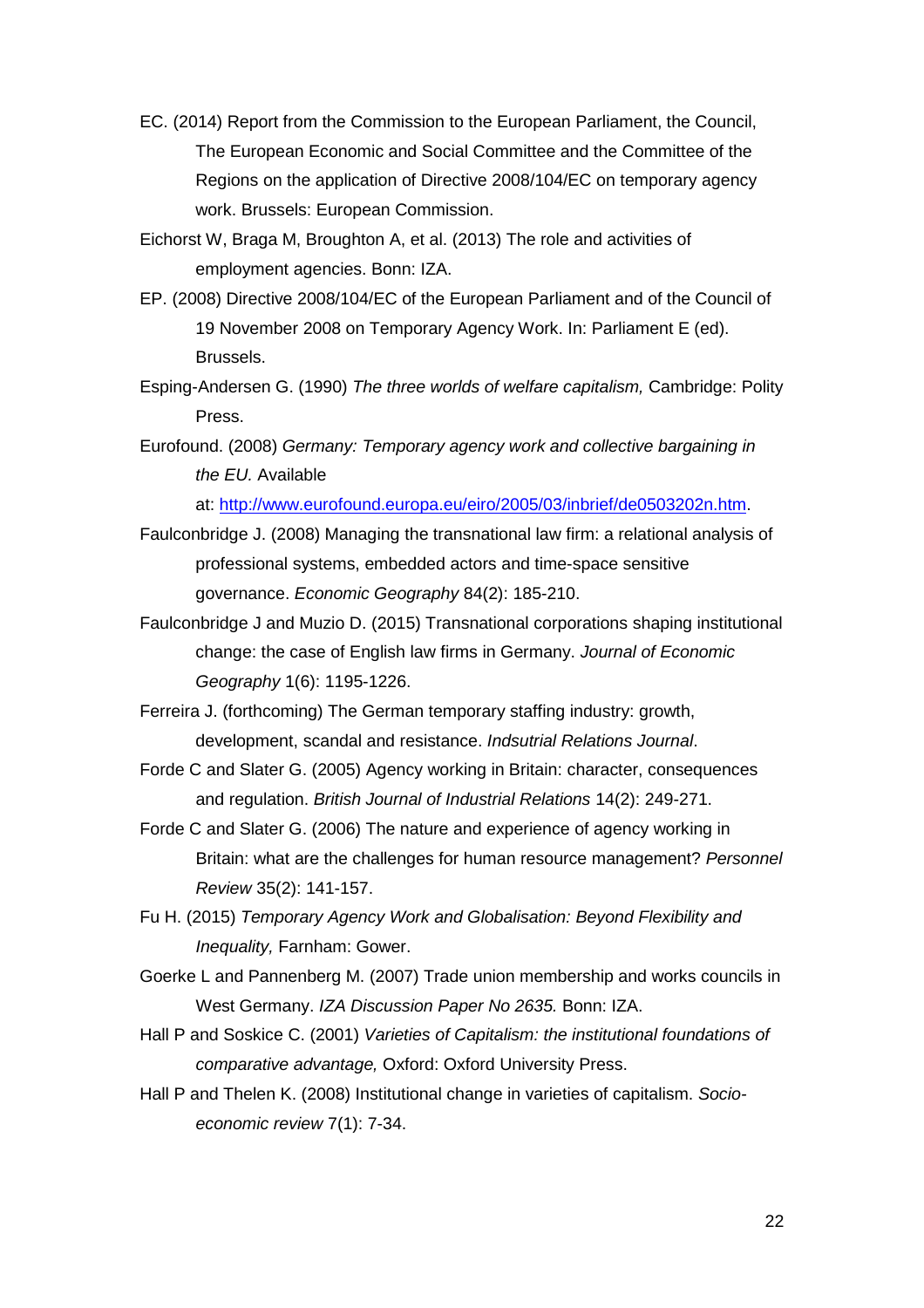- Hall S. (2015) Financial networks and the globalization of transnational corporations: the case of educational services. *Journal of Economic Geography* 15(3): 539- 559.
- HMSO. (2010) Agency Worker Regulations 2010. *93.* United Kingdom.
- Hollingsworth JR and Boyer R. (1999) *Contemporary capitalism: the embeddedness of institutions,* Cambridge: Cambridge University Press.
- Inversen T and Soskice D. (2009) Distributin and redistribution: the shadow from the nineteenth century. *World Politics* 61(3): 438-486.
- Keynote. (2011) Recruitment agencies (temporary and contract): Market report. Hampton: Keynote.
- Logan G. (2008) Jobcentreplus and recruitment and employment confederation join forces. *Personel Today.*
- Lundvall B. (1992) *National systems of innovation: towards a theory of innovation and interactive learning,* London: Pinter.
- Martin R. (2002) Institutional approaches in geography. In: Sheppard E and Barnes T (eds) *Companion to Economic Geography.* Oxford: Blackwell, 77-94.
- Metall I. (2007) Sozialreport Zeitarbeit.
- Metall I. (2012) Schwarzbuch Zeitarbeit.
- North D. (1990) *Institutions, Institutional Change and Economic Performance,*  Cambridge: Cambridge University Press.
- Peck J and Theodore N. (2002a) Temped out? Industry rhetoric, labour regulation and economic restructuring in the temporary staffing business. *Economic and Industrial Democracy* 23(2): 143-175.
- Peck J and Theodore N. (2002b) The temporary staffing industry: growth imperatives and limits to contingency. *Economic and Industrial Democracy* 23(1): 143- 175.
- Peck J and Theodore N. (2007a) Flexible recession: the temporary staffing industry and mediated work in the United States. *Cambridge Journal of Economics* 31(2): 171-192.
- Peck J and Theodore N. (2007b) Variegated capitalism. *Progress in Human Geography* 31(6): 731-772.
- Peck J, Theodore N and Ward K. (2005) Constructng markets for temporary labour: employment liberalisation and internationalisation of the temporary staffing industry. *Global Networks* 5(1): 3-26.
- Pro5. (2011) Manager Services for Temporary Agency Resources: A Framework ready for Public Sector use.
- REC. (2011) Recruitment trends survey 2010/11. London: REC.